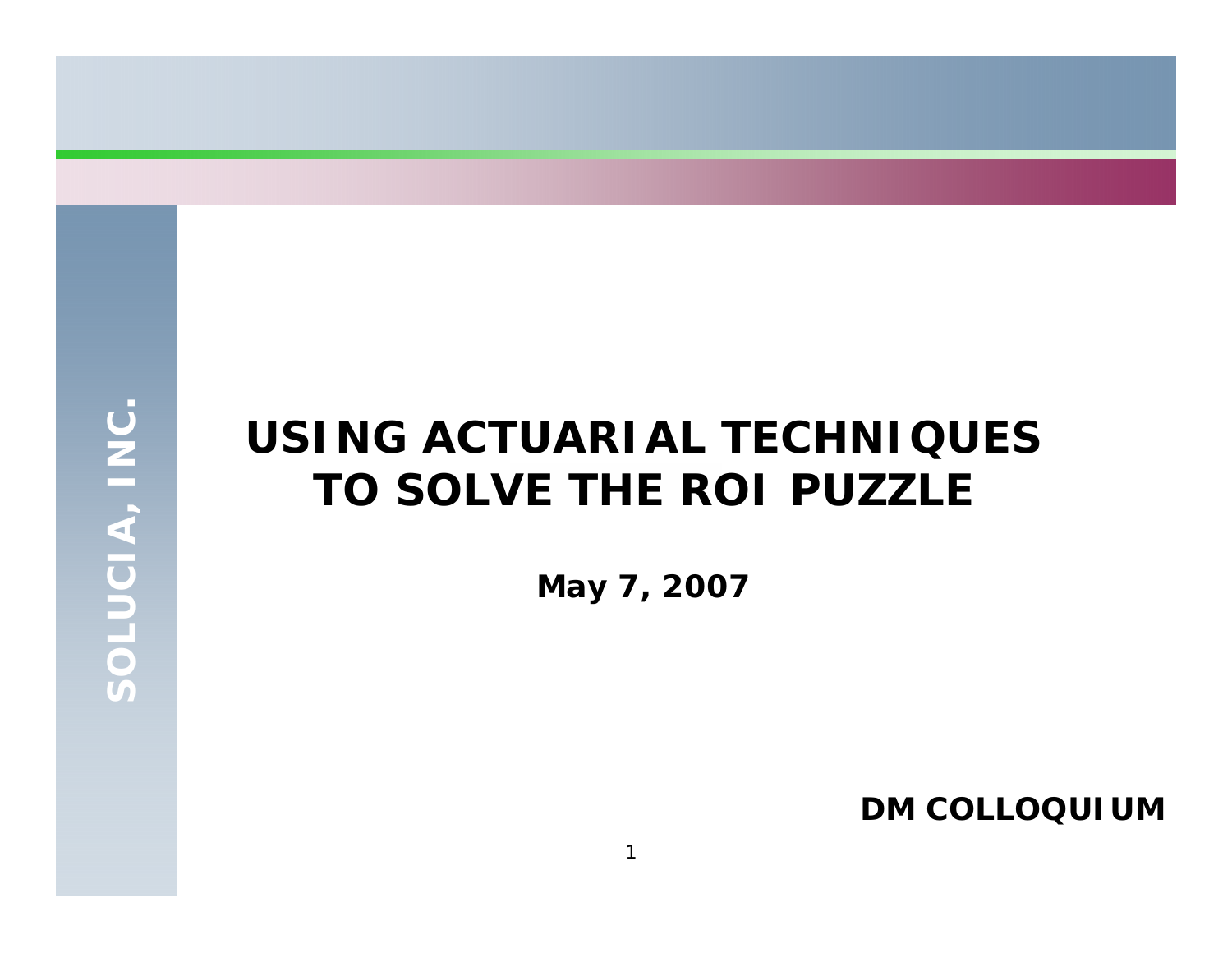## **AGENDA**

- 1. "Standard" Methodology a refresher.
- 2. Power of Population Methods.
- 3. Healthcare Cost Trend.
- 4. Benefit Adjustment.
- 5. Risk Adjustment.
- 6. Validation.
- 7. Questions?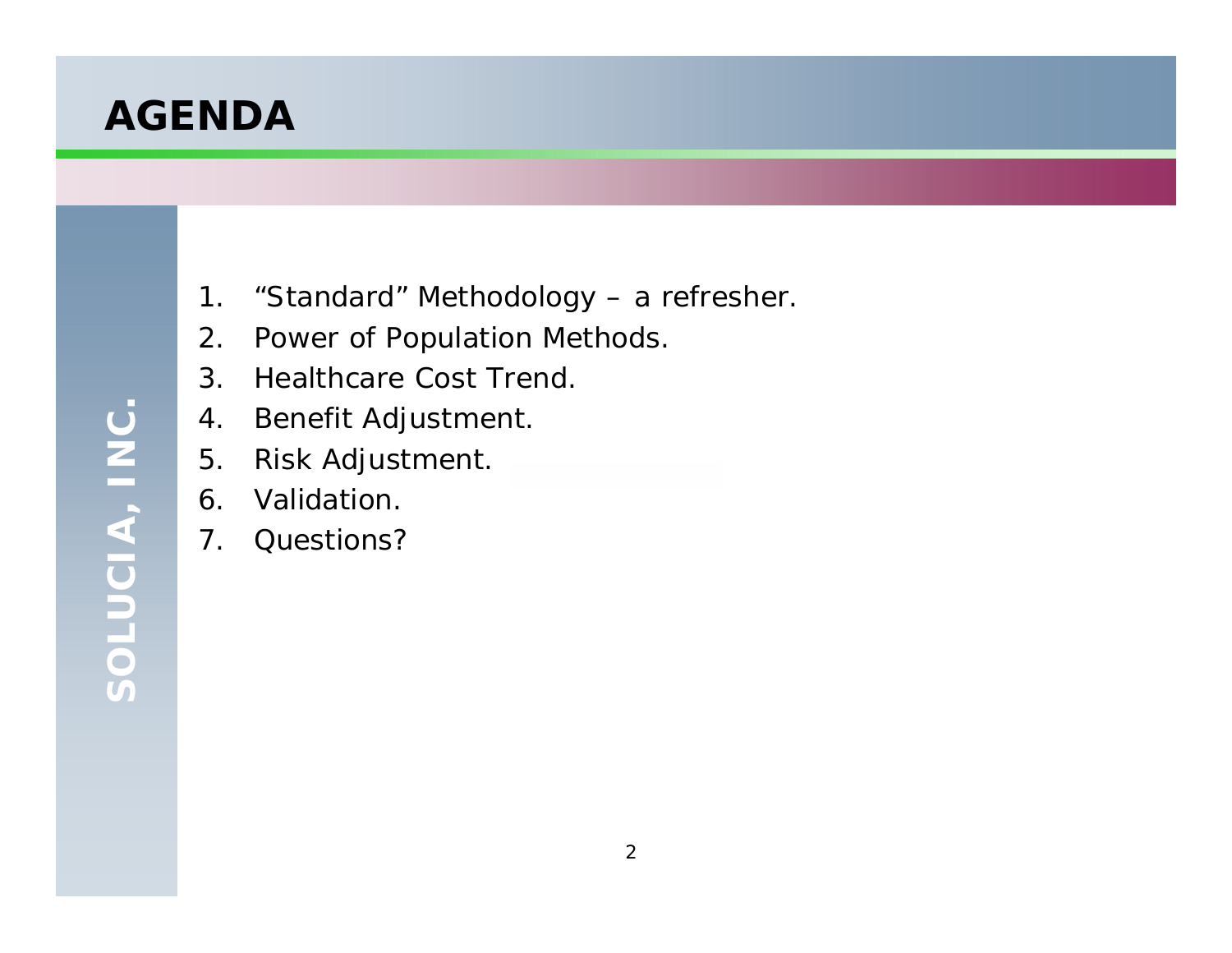## **Introductions**

- •Ian Duncan, FSA, MAAA. President, Solucia Inc.
- $\bullet$  30 years of health actuarial experience, including PwC Management Consulting.
- • Former General Manager of a small DM company – actually implemented program and managed nurses.
- $\bullet$  Our practice focuses on care management financial issues ("the economics of care management"). We also offer care management automation software and predictive modeling solutions.
- $\bullet$  Clients include several large Blues and health insurers, TPAs and care management companies.
- $\bullet$  Recently completed a three-year study of care management evaluation and outcomes, funded by the Society of Actuaries.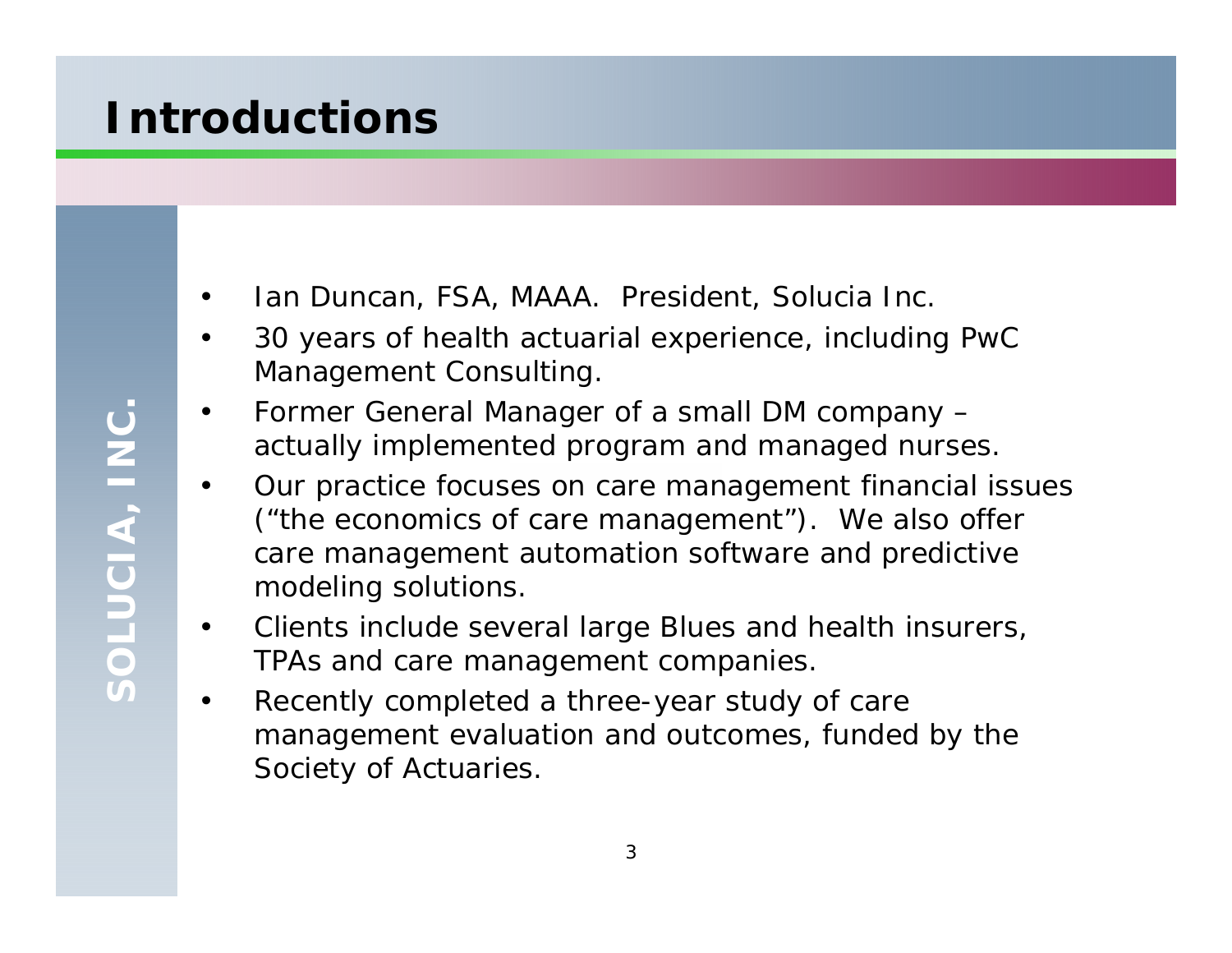#### **Quick refresher: standard methodology**

The prevalent industry methodology is a trend-adjusted historical control (pre- post) population methodology.

#### Simple example:

| Estimated Savings due to reduced pmpy = |                          |  |
|-----------------------------------------|--------------------------|--|
| Baseline Cost pmpy * Cost Trend         | $$6,000 * 1.12 = $6,720$ |  |
|                                         |                          |  |
| Minus: Actual Cost pmpy                 | \$6,300                  |  |
| Equals: Reduced Cost pmpy               | \$420                    |  |
| Multiplied by: Actual member years in   |                          |  |
| Measurement Period                      | 20,000                   |  |
| Equals: Estimated Savings               | \$8,400,000              |  |
|                                         |                          |  |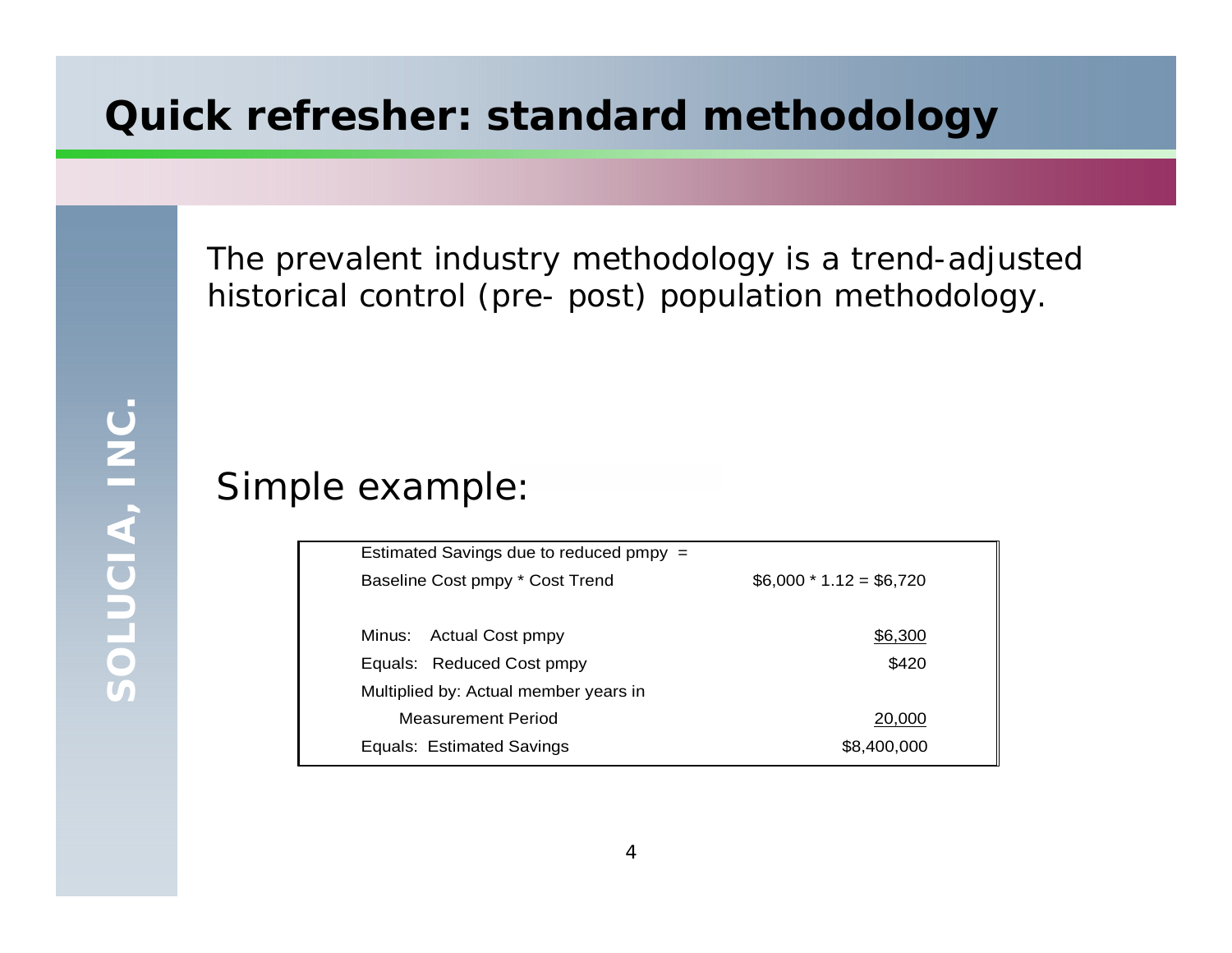## **Quick refresher: standard methodology**

Standard methodology is full of actuarial concepts:

- •**Trend**
- •**PMPY**
- $\bullet$ **(Actuarial) Equivalence**

| Estimated Savings due to reduced pmpy = |                          |
|-----------------------------------------|--------------------------|
| Baseline Cost pmpy * Cost Trend         | $$6,000 * 1.12 = $6,720$ |
| Actual Cost pmpy<br>Minus: .            | \$6,300                  |
| Equals: Reduced Cost pmpy               | \$420                    |
| Multiplied by: Actual member years in   |                          |
| <b>Measurement Period</b>               | 20,000                   |
| Equals: Estimated Savings               | \$8,400,000              |

SOLUCIA, INC. **SOLUCIA, INC.**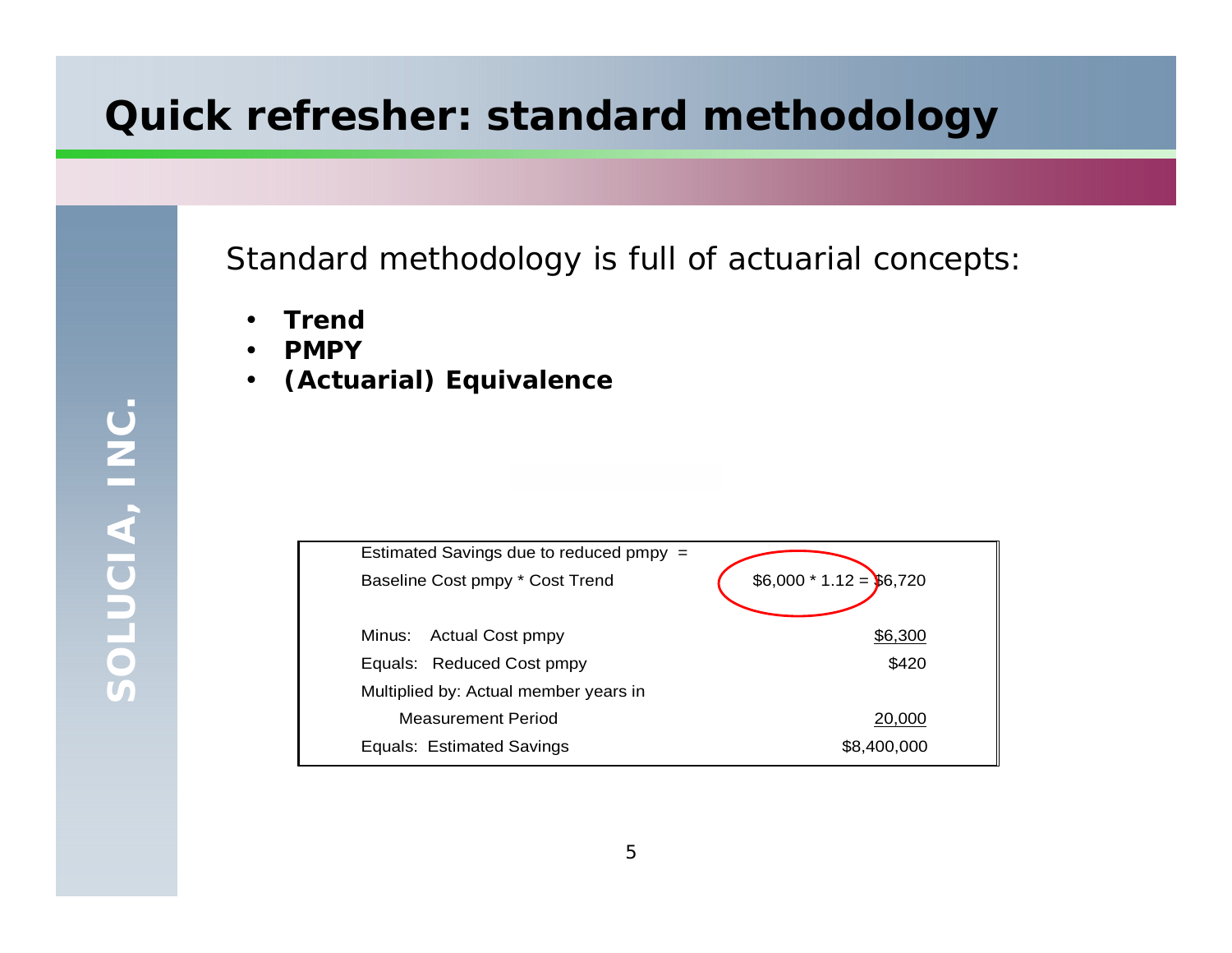# **Population Methods**

#### Why this method?

#### **Advantages**

•

- Objective definitions of populations;
- • Population Method; avoids worst features of regression to the mean and selection bias;
- $\bullet$ Practical;
- $\bullet$  Gets to an answer (without costing more than the program).

#### **Disadvantages**

- •Needs some adjustment (trend; benefits; risk);
- $\bullet$ Sensitive to assumptions, timing;
- •Year 2/3 problems.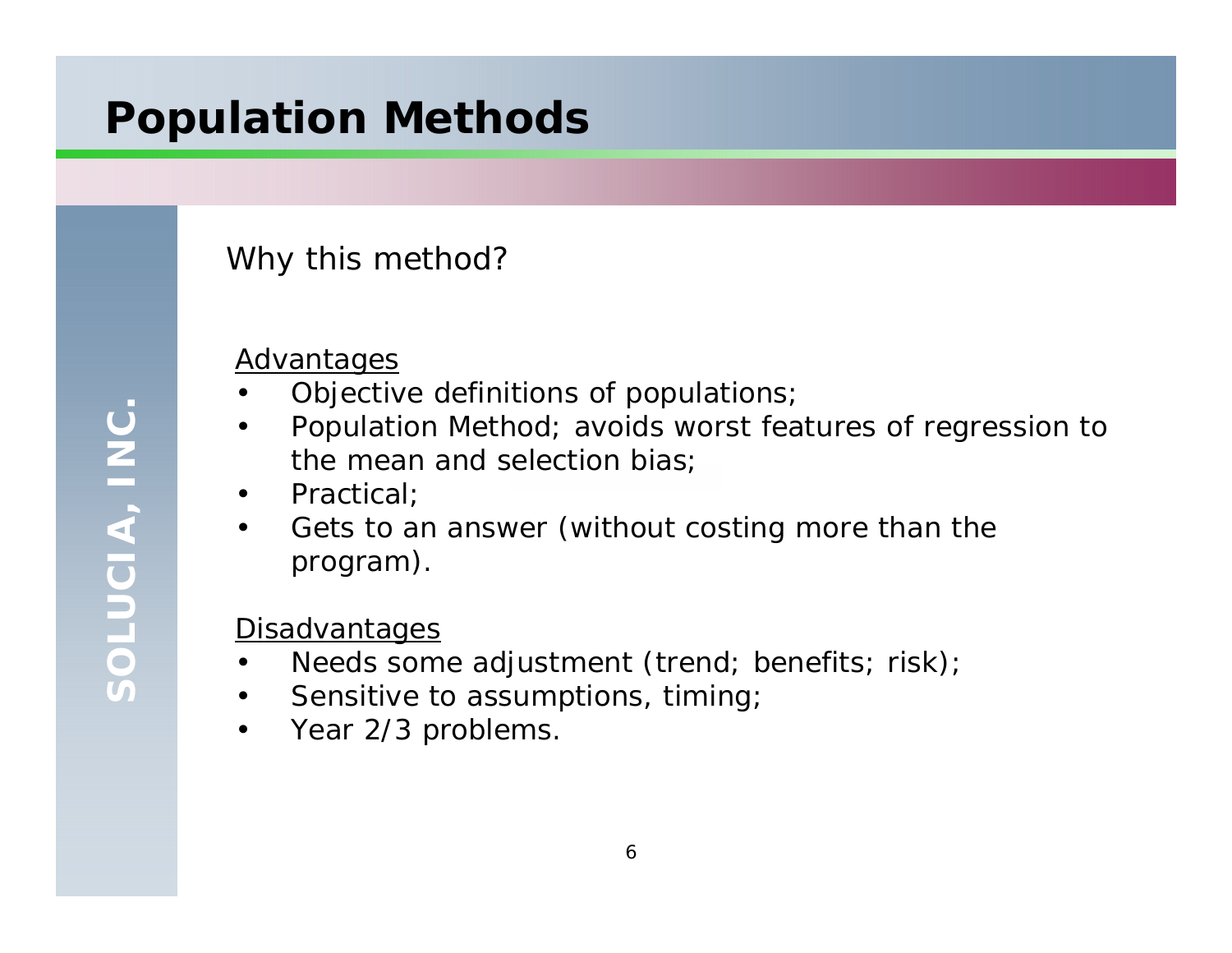## **Population Measurement**

The power of the population methodology



SOLUCIA, INC. **SOLUCIA, INC.**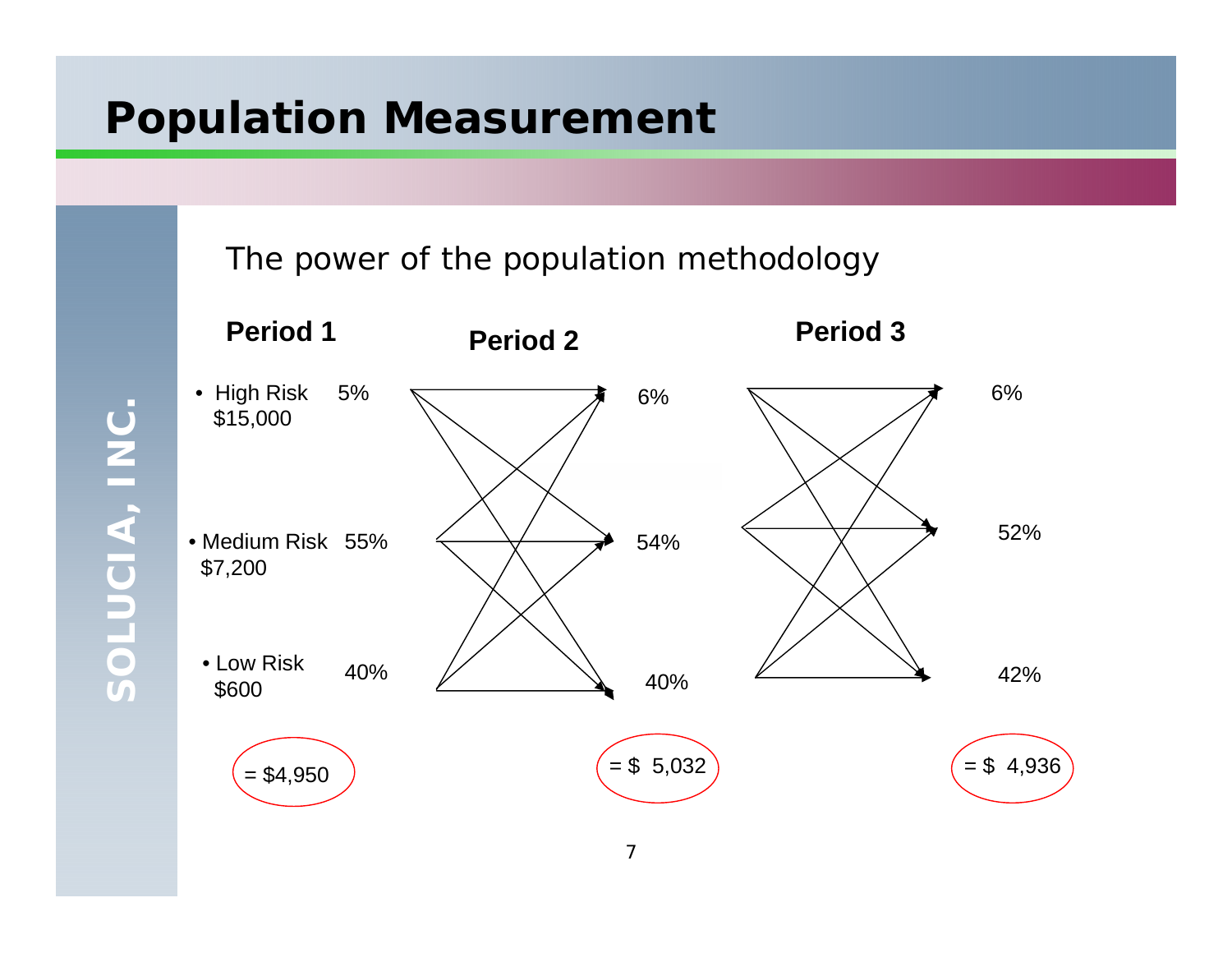## **Population Measurement**

Problems when a sub-population is tracked



SOLUCIA, INC. **SOLUCIA, INC.**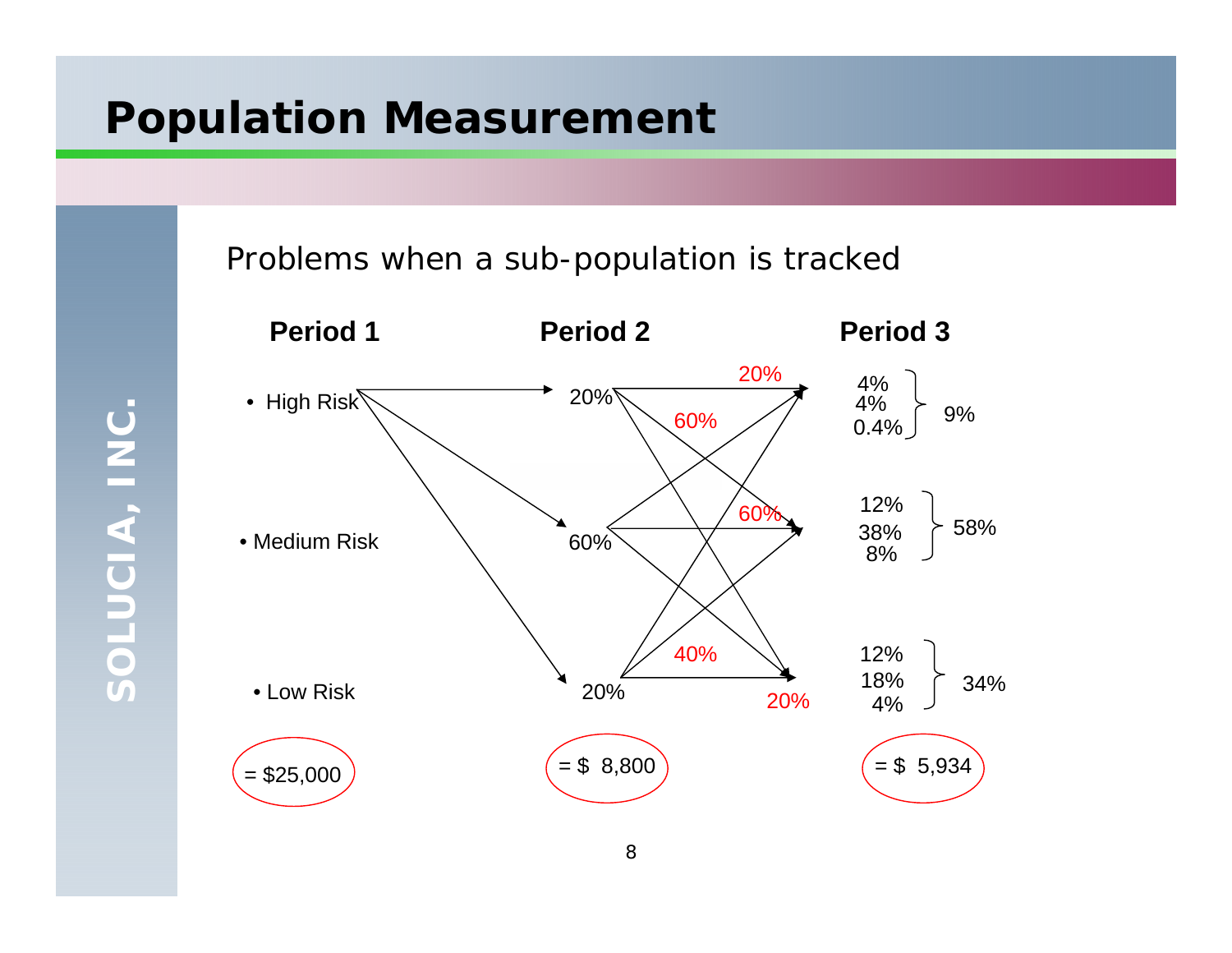# **Population Methodology**

- $\bullet$  The previous slide illustrates how transition probabilities (20%/60%/20%) assign Period 1 high risk members to Period 2 and 3's risk categories.
- • This is a cohort example, not a population example.
- Regression to the mean inherent in a cohort is clearly evident: Period 1 costs start at \$25,000 but fall to \$5,934 by Period 3.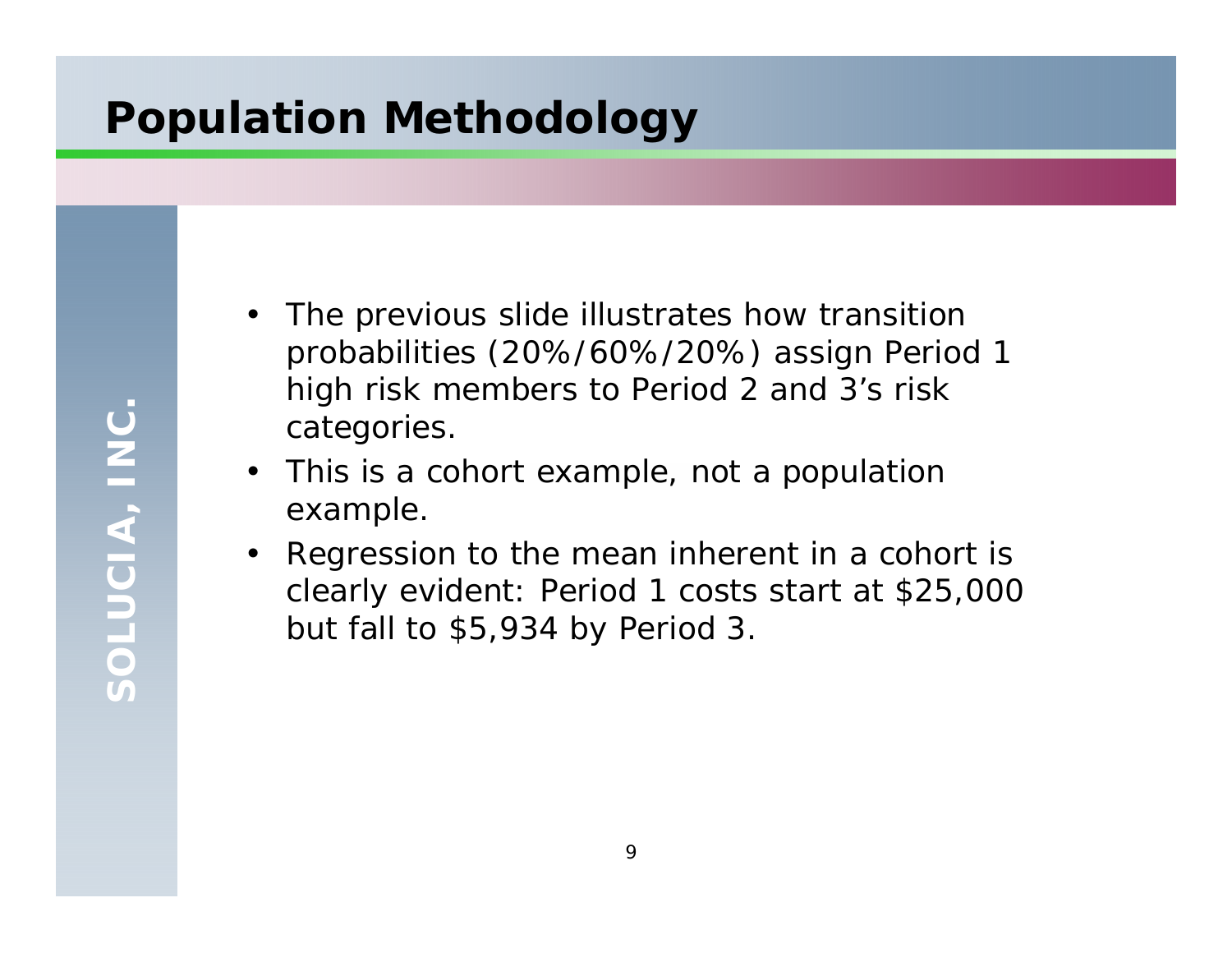## **Let's look at 3 actuarial concepts**

- $\bullet$ Trend Adjustment
- $\bullet$ Benefit Adjustment
- $\bullet$ Risk Adjustment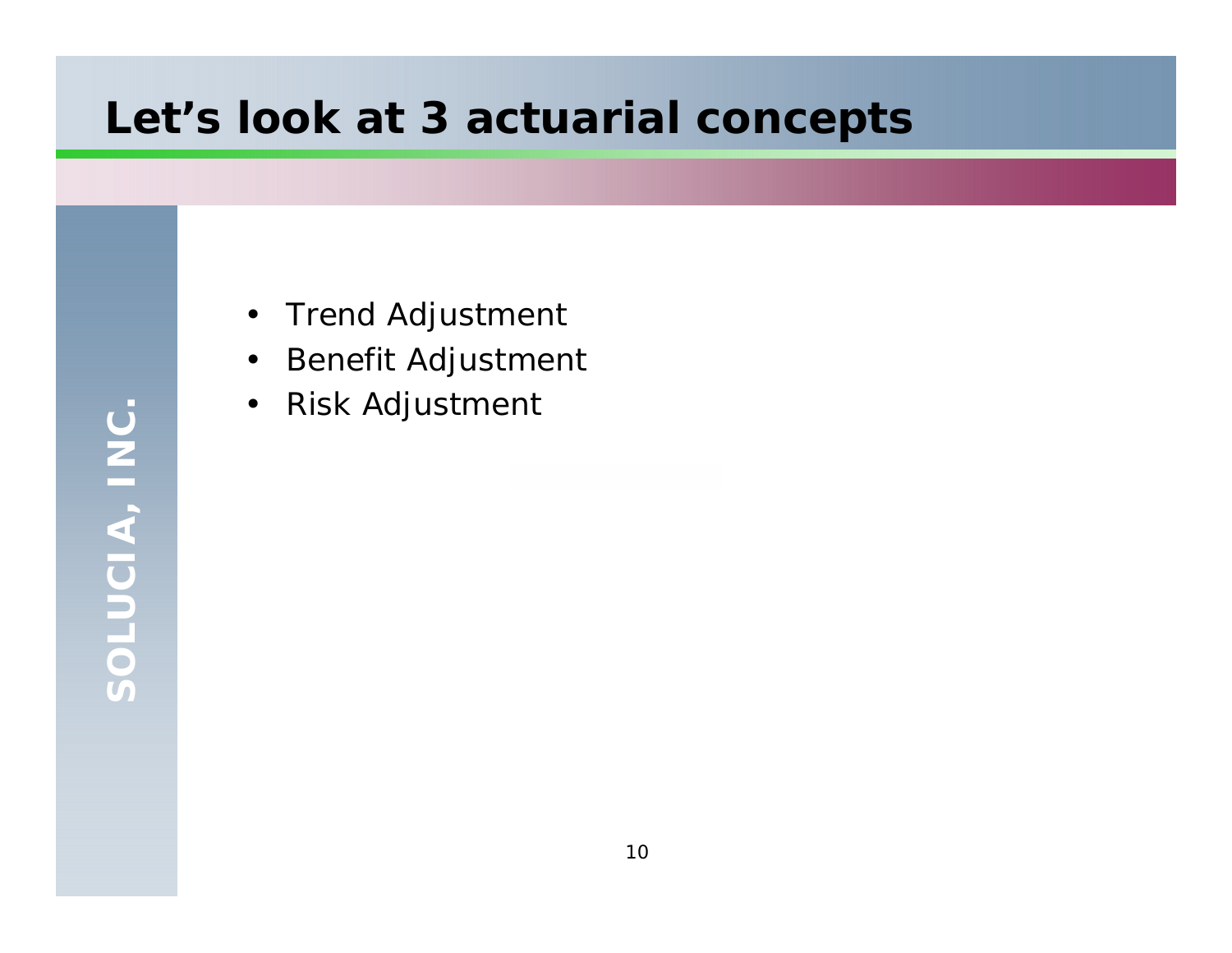#### **Trend is tough to understand and measure**

- $\bullet$ Is there a trend in the following data?
- $\bullet$ What is it?

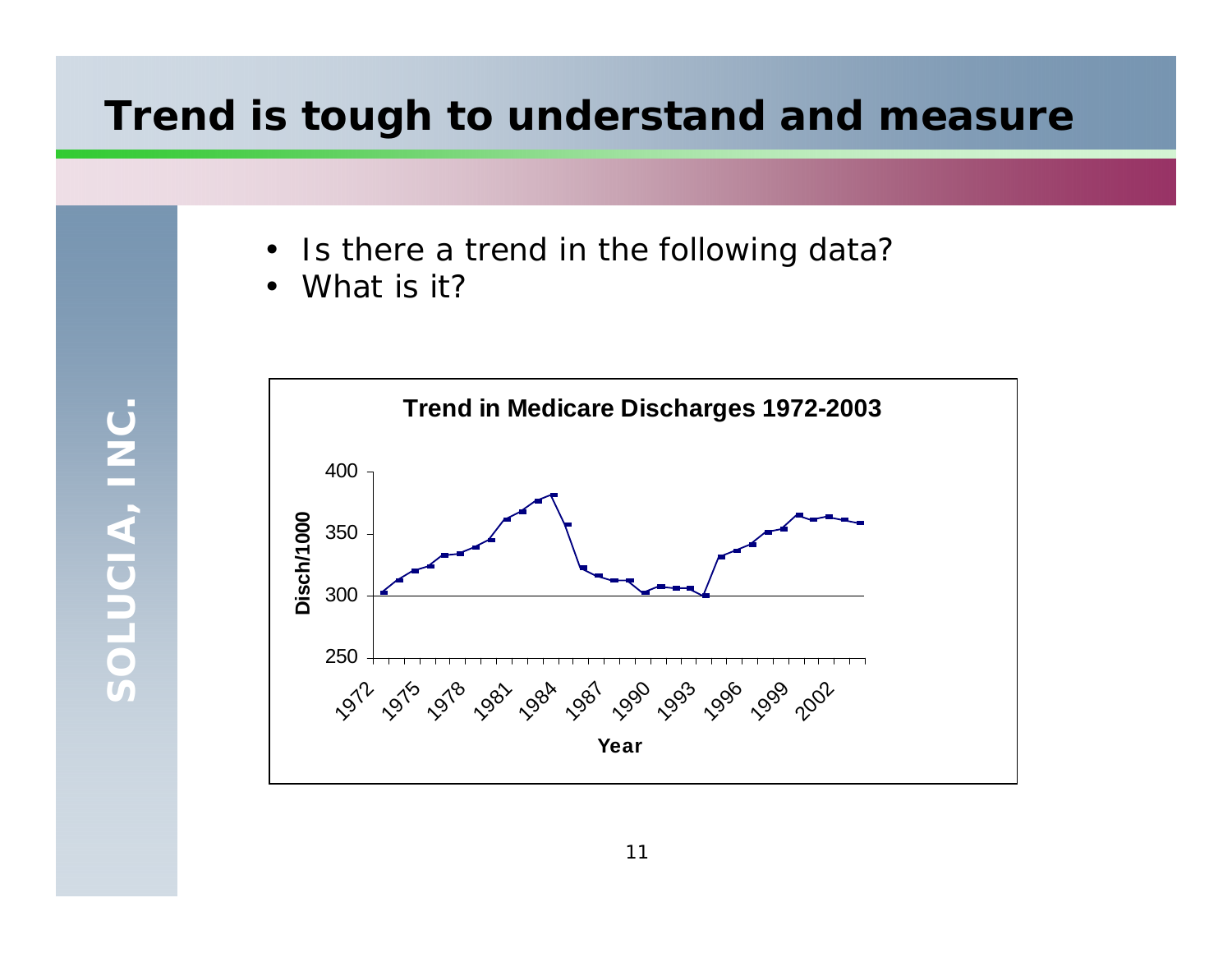#### **Inpatient Admission Trend data**

Even in a consistently defined dataset.



SOLUCIA, INC. **SOLUCIA, INC.**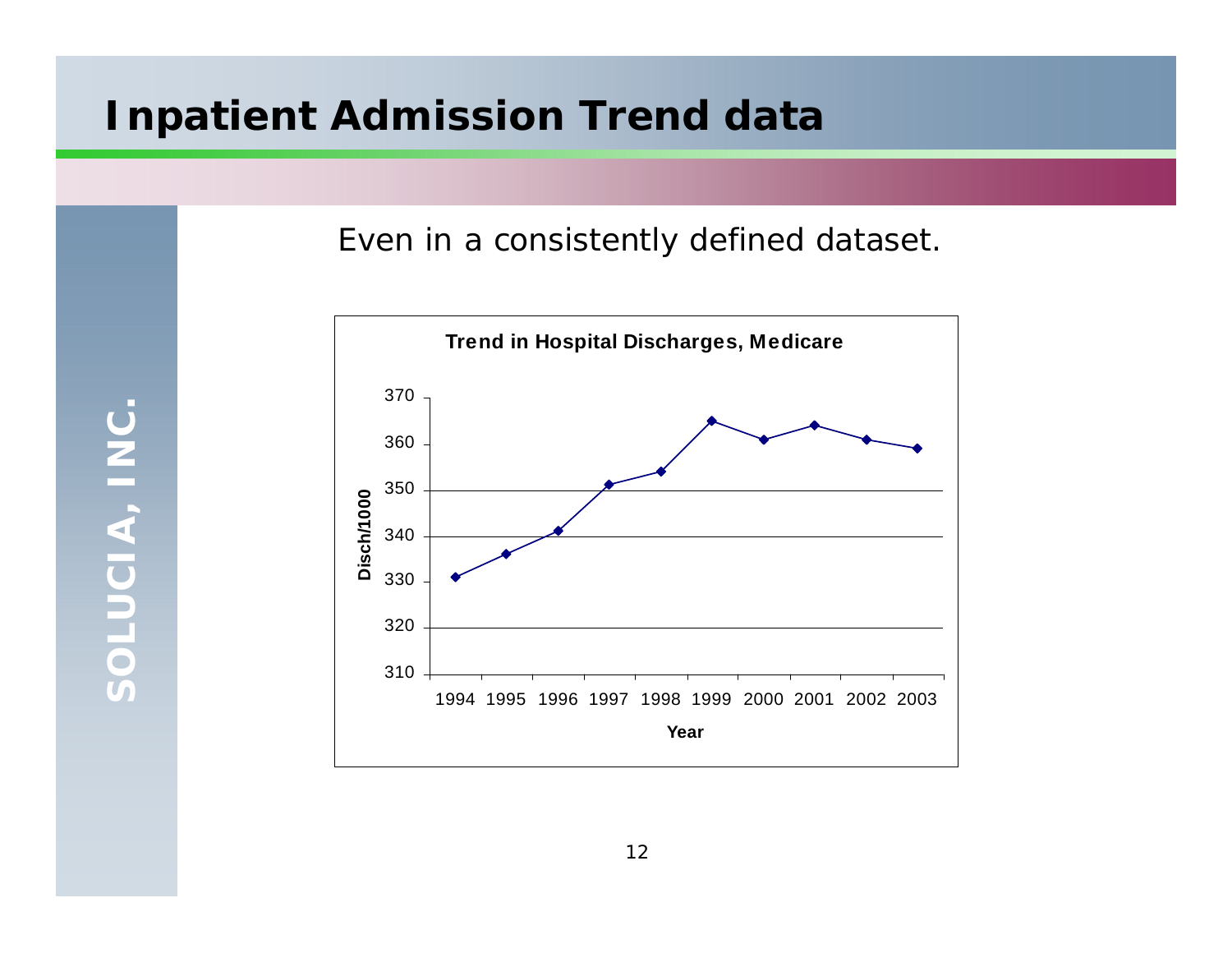#### **What do we mean by "Trend"?**

"Trend" is an annualized rate of change.

It is not the absolute change except over an annual period.

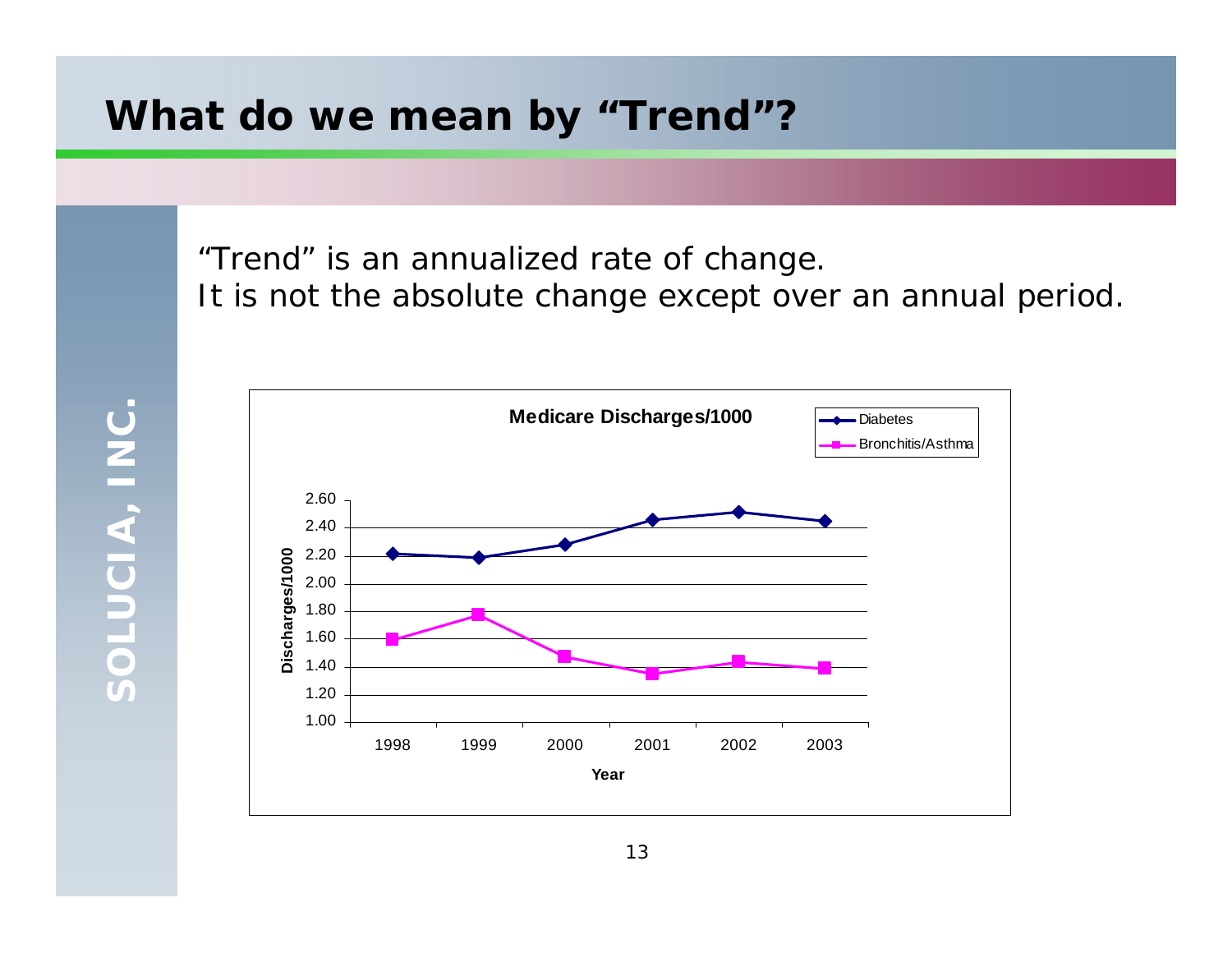#### **What do we mean by "Trend"?**

Diabetes Trend *is not* 13.6% (2.516/2.214) Diabetes Trend *is* 3.2% annually (2.516/2.214).**<sup>25</sup>**

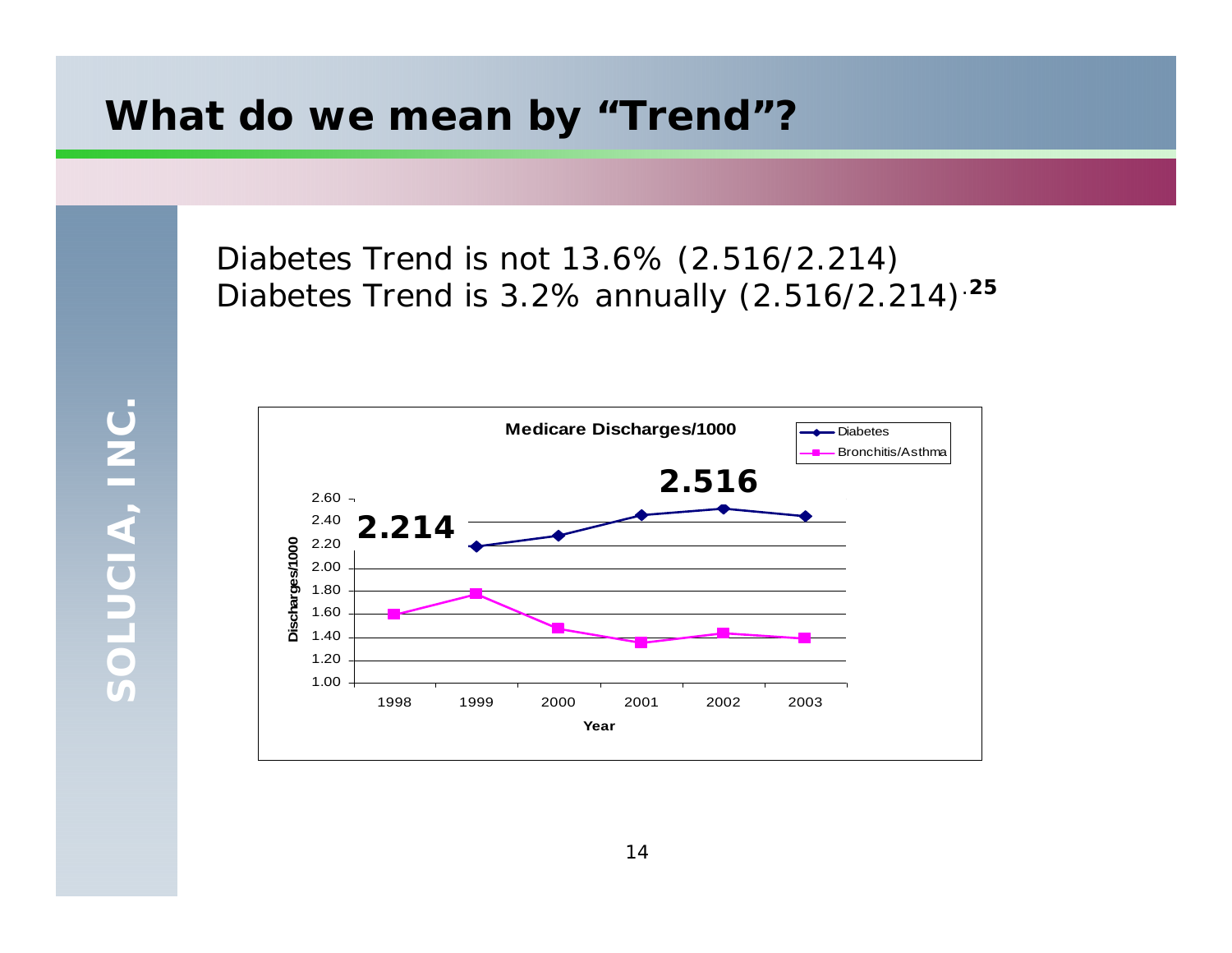#### **What do we mean by "Trend"?**

The previous slide shows, at least with respect to Diabetes, that a trend adjustment for utilization (increase in the number of admissions that would have occurred, absent the program) is appropriate.

This is not always true, as the asthma case shows (trend is -2.8% annually).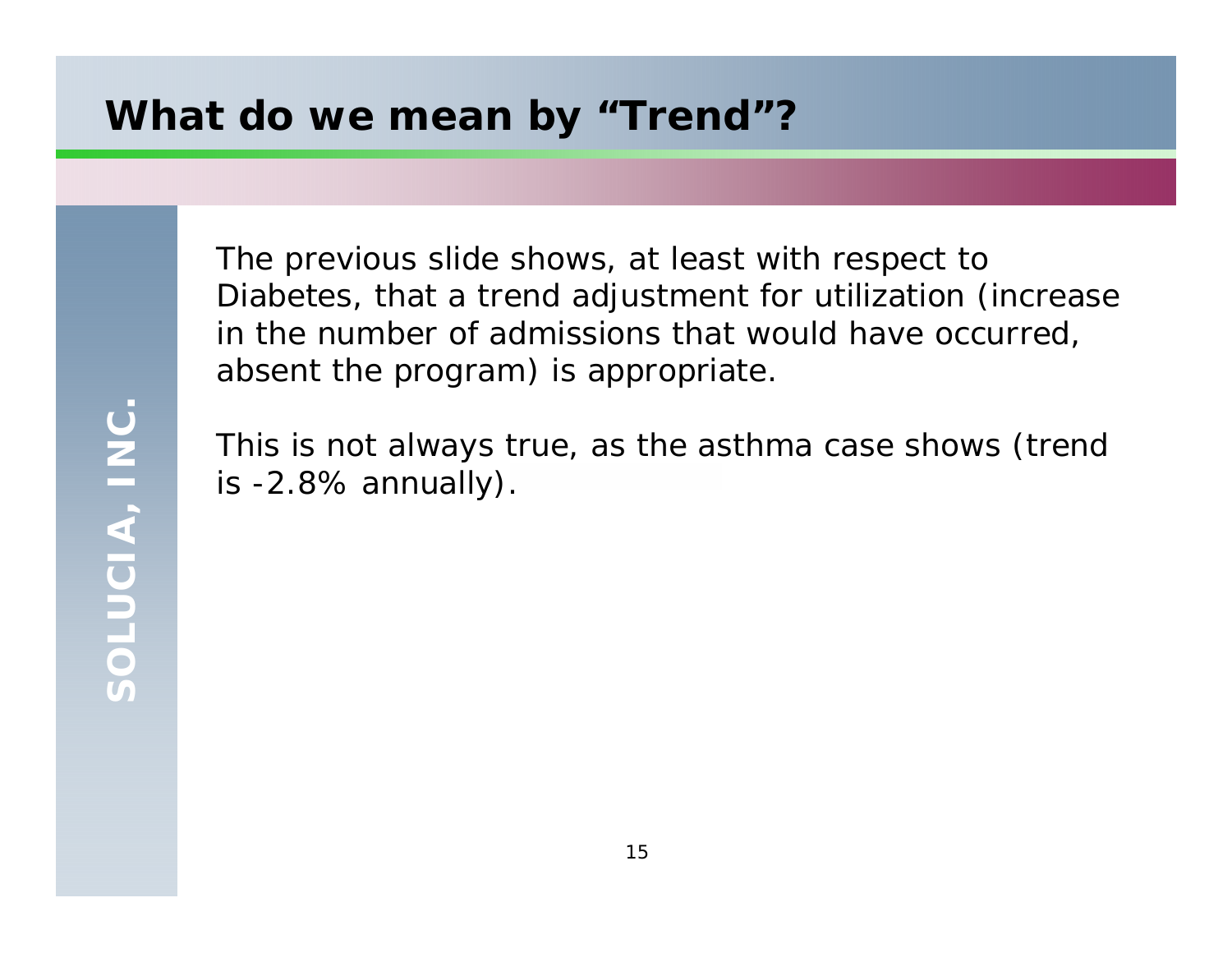## **From which we learn 2 things:**

- SOLUCIA, INC. **SOLUCIA, INC.**
- $\bullet$  With the "right" degree of movement within risk categories, applied to the whole population with the condition, it is possible that the underlying average cost of a population will not change much (except for the "genuine" things like utilization and price changes).

#### BUT

 $\bullet$  . Even small changes in mix of risk can have an effect on average PMPM, and thus trend.

| \$4,950 | \$5,032   | \$4,936 |
|---------|-----------|---------|
| Trend:  | <b>2%</b> | $-2\%$  |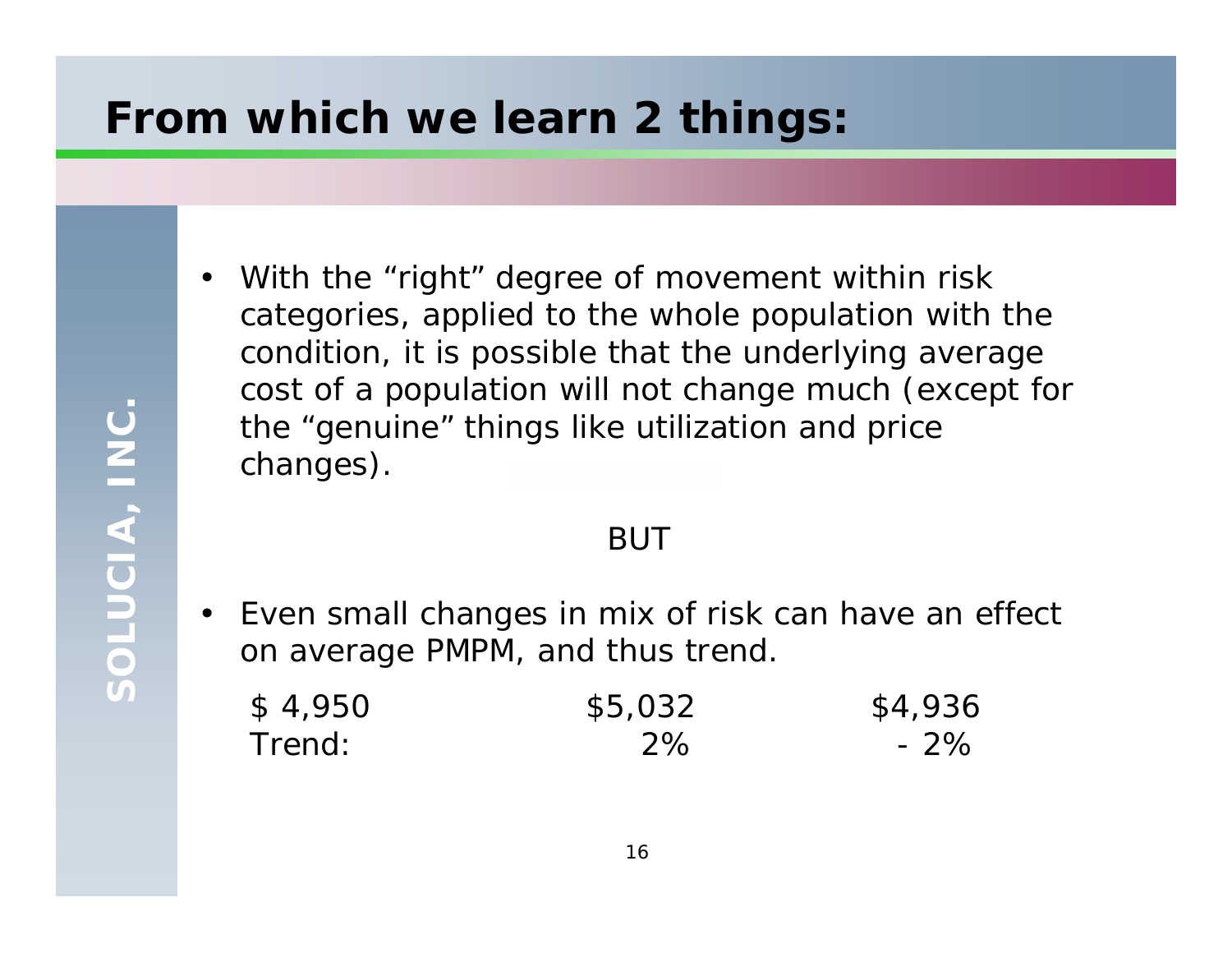### **Major Drivers of Trend**



Strictly speaking, trend adjusters should be normalized for benefit and population changes (or you should know what the impact of these factors is).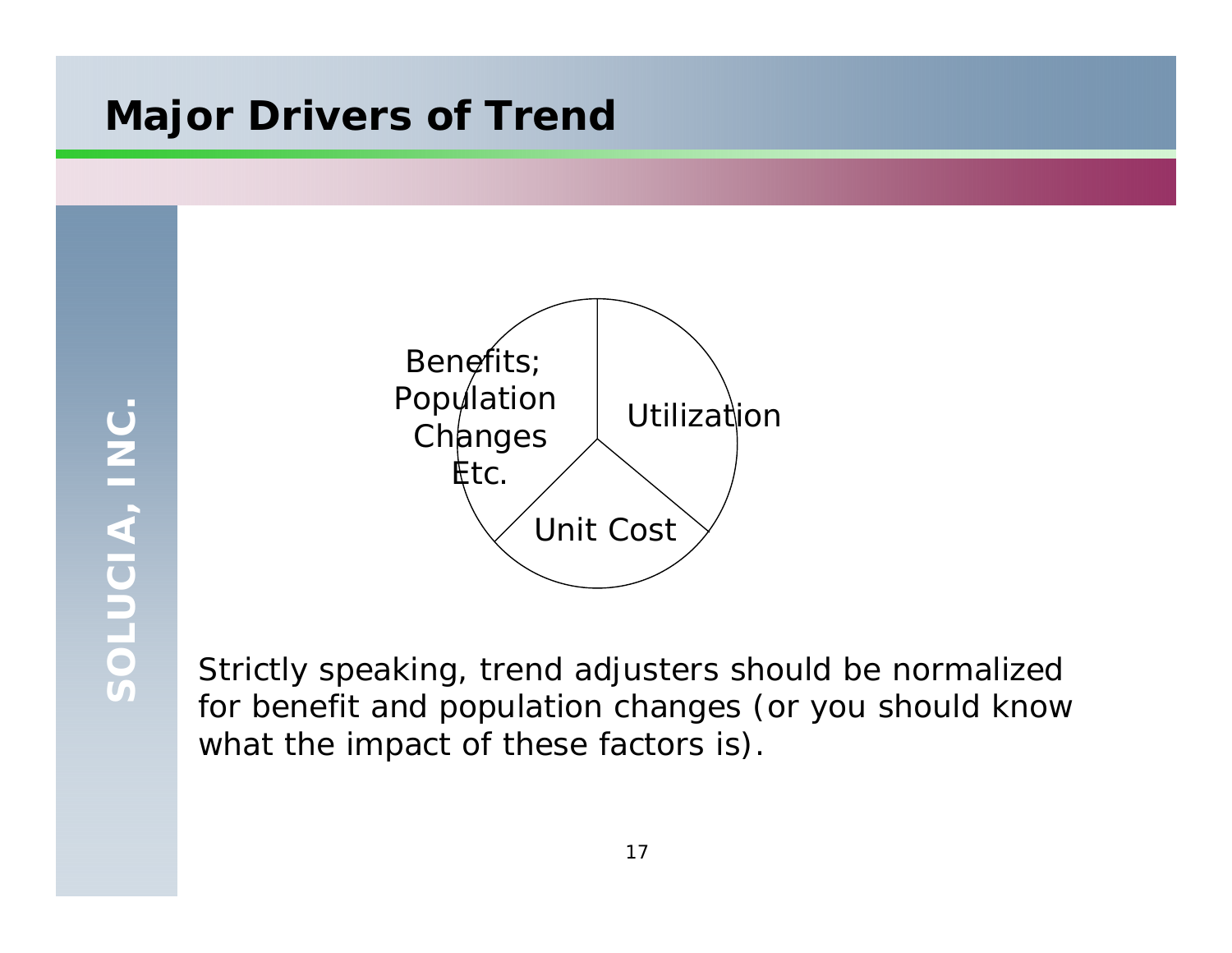#### **Quick refresher: trend components**

A 12% trend consists of two major components:

- 2% utilization trend, and
- 10% unit cost trend.

Other factors can affect trend, for example leveraging of cost-sharing.

We can address the confounding effect of cost-sharing by using either:

- **Allowed charges (no cost-sharing); or**
- **A separate calculation of allowed + cost-sharing, from which we can derive net paid claims.**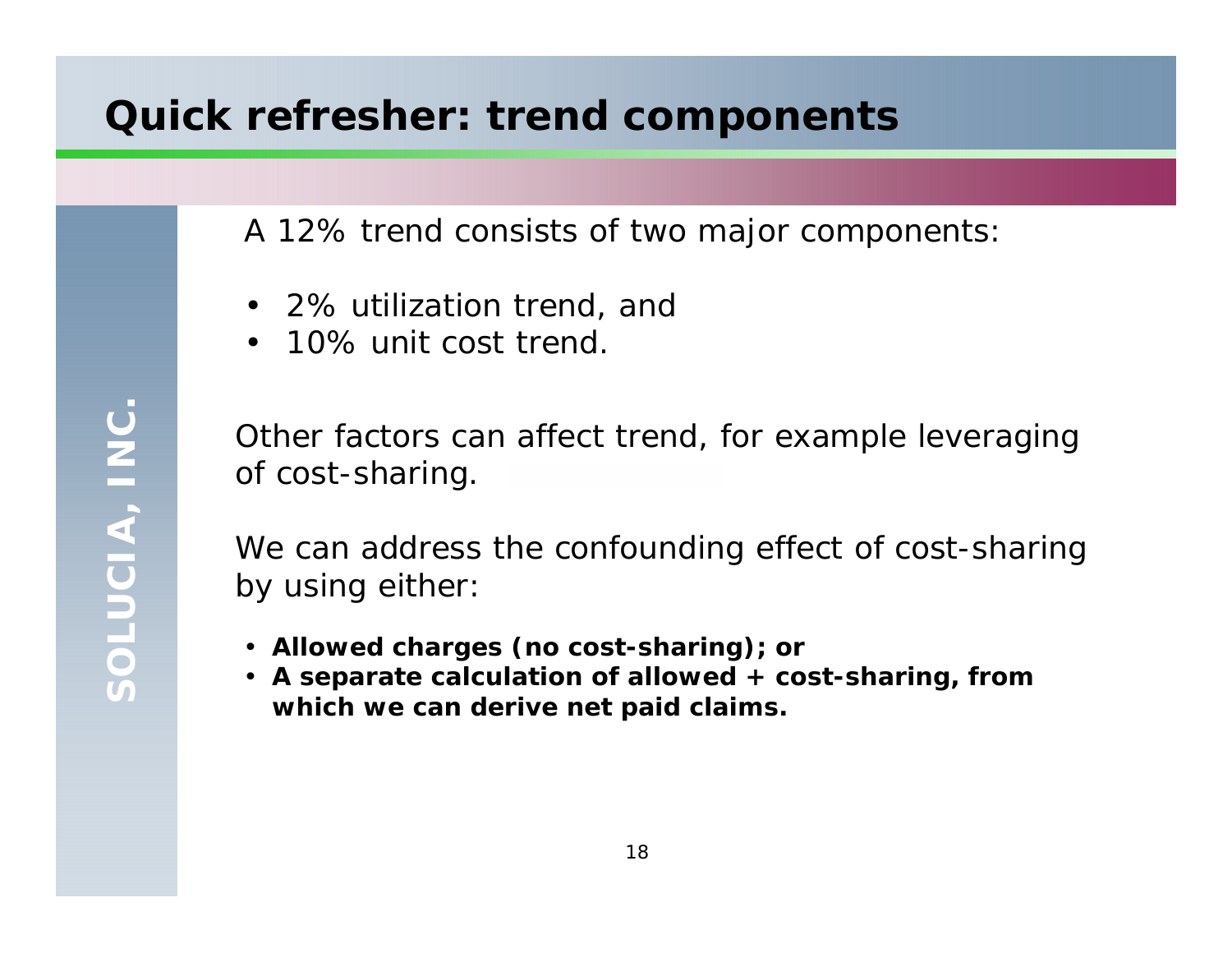### **Quick refresher: trend components**

- Critics of the use of Cost trend adjustment in DM suggest that it "inflates" savings. However, for the purpose of calculating a PMPM cost-savings measure, a unit cost measure is required, to convert utilization changes into \$'s.
- While unit cost trend isn't the only way to introduce unit costs, it is consistent with the "projected baseline" approach.
- Trends in allowed charges are not subject to benefit plan design features, and are more stable over time.



See example, next page.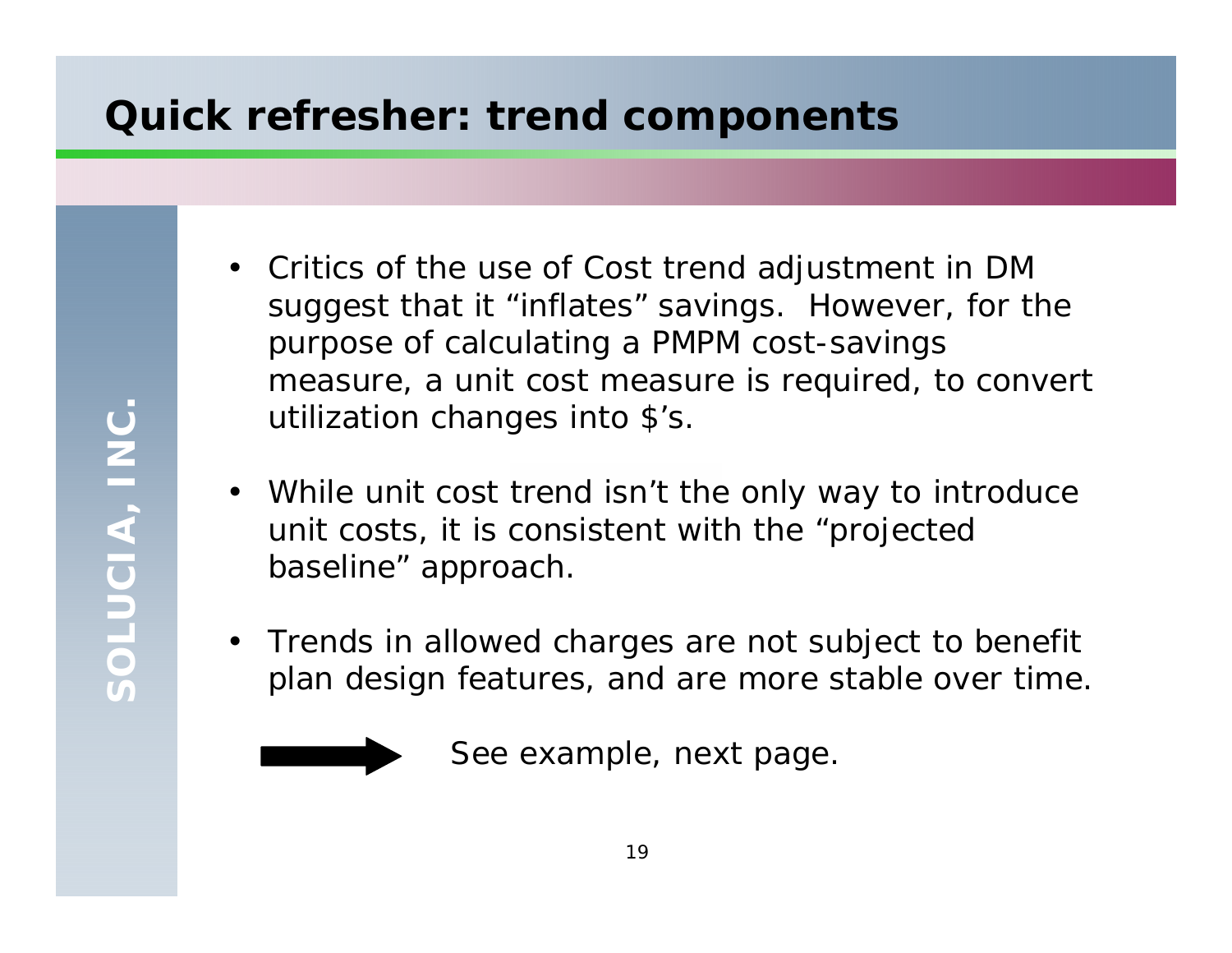#### **Calculation based on Utilization…**

SOLUCIA, INC. **SOLUCIA, INC.**

|                                   | <b>Units</b><br>Per 1000 |
|-----------------------------------|--------------------------|
| <b>Baseline</b>                   | 100.00                   |
| <b>Utilization Trend</b>          | 1.02                     |
| <b>Trended</b><br><b>Baseline</b> | 102.00                   |
| Actual                            | 99.00                    |
| <b>Reduction</b>                  | 3.00                     |

Simple Example:

But you need a unit cost to convert to \$ savings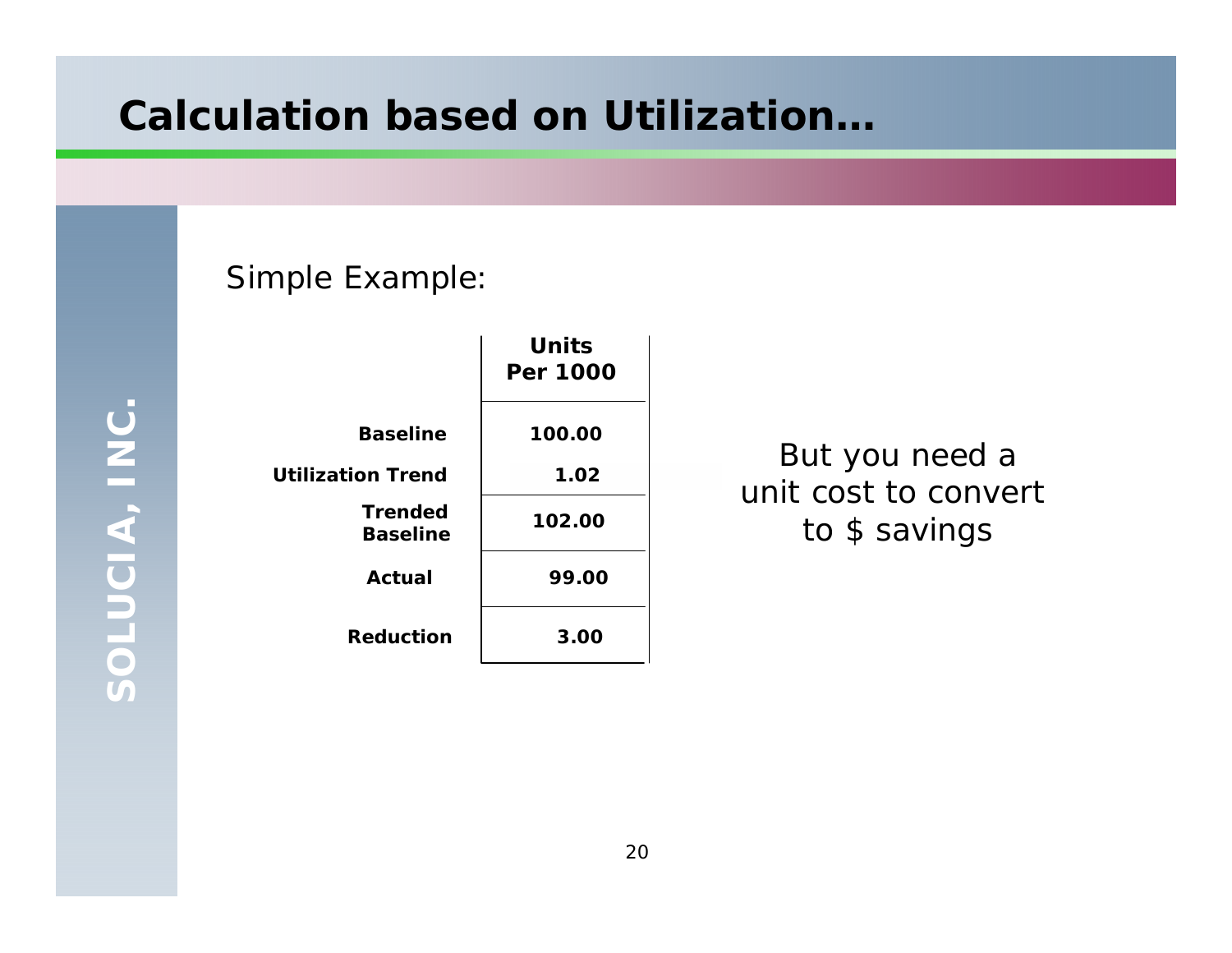### **Calculation based on Utilization…**

#### Simple Example:

SOLUCIA, INC. **SOLUCIA, INC.**

|                                   | <b>Units</b><br>Per 1000 | Unit<br>Cost |                                                                                      |
|-----------------------------------|--------------------------|--------------|--------------------------------------------------------------------------------------|
| <b>Baseline</b>                   | 100.00                   | \$8,000.00   |                                                                                      |
| <b>Trend</b>                      | 1.02                     | 1.10         |                                                                                      |
| <b>Trended</b><br><b>Baseline</b> | 102.00                   | \$8,800.00   |                                                                                      |
| Actual                            | 99.00                    | \$8,800.00   |                                                                                      |
| Reduction                         | 3.00                     | \$8,800.00   |                                                                                      |
|                                   |                          |              | <b>Current Period Unit Cost</b><br>(= Prior Period's Unit<br>Cost + Unit Cost Trend) |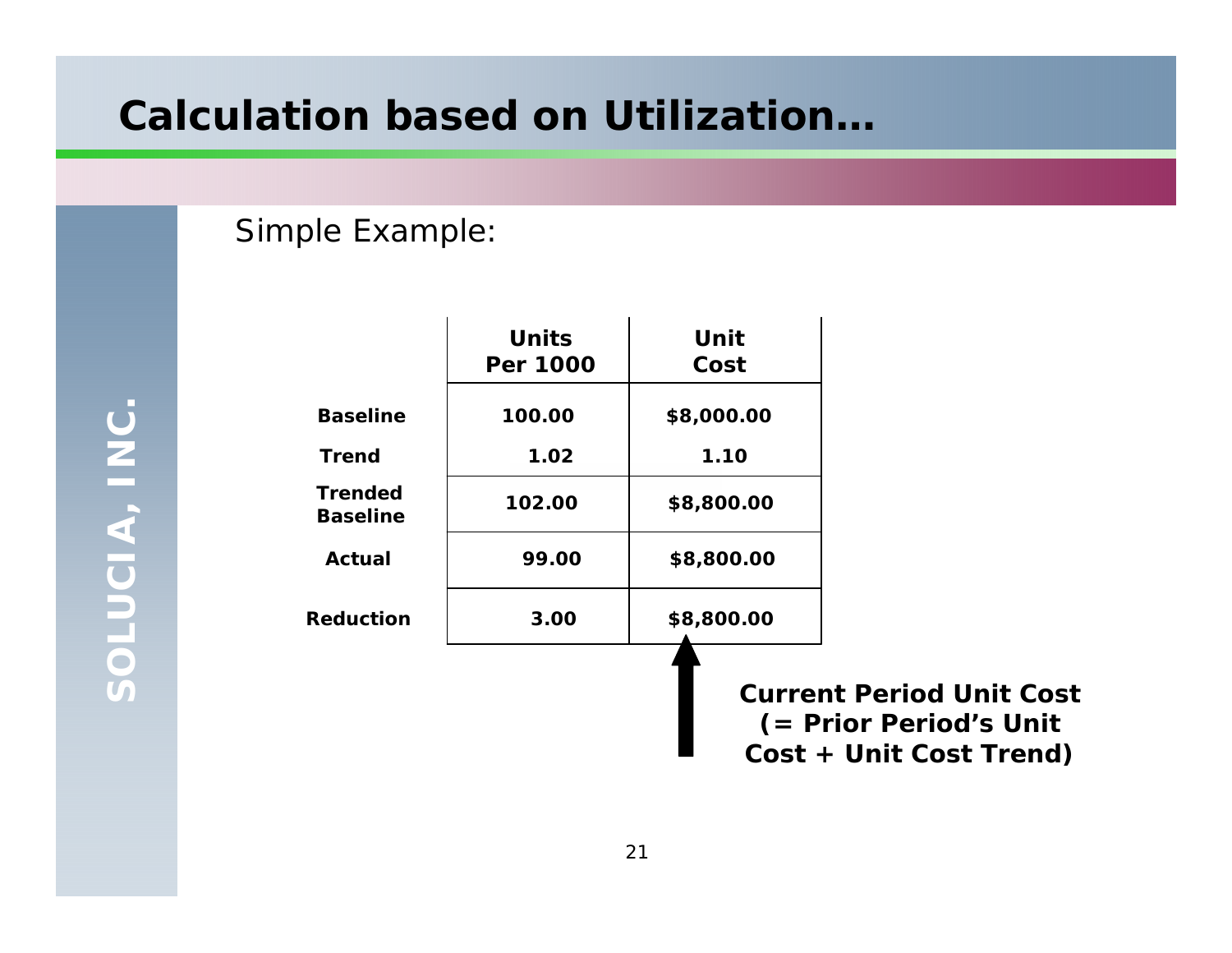### **Calculation based on Utilization…**

#### Simple Example:

|                                   | <b>Units</b><br>Per 1000 | Unit<br>Cost | Cost<br><b>PMPM</b> |
|-----------------------------------|--------------------------|--------------|---------------------|
| <b>Baseline</b>                   | 100.00                   | \$8,000.00   | \$66.67             |
| <b>Trend</b>                      | 1.02                     | 1.10         | 1.12                |
| <b>Trended</b><br><b>Baseline</b> | 102.00                   | \$8,800.00   | \$74.80             |
| Actual                            | 99.00                    | \$8,800.00   | \$72.60             |
| <b>Reduction</b>                  | 3.00                     | \$8,800.00   | \$2.20              |

You get the same answer whether you apply a PMPM trend to a PMPM baseline, or a Utilization Trend + Current Unit Cost.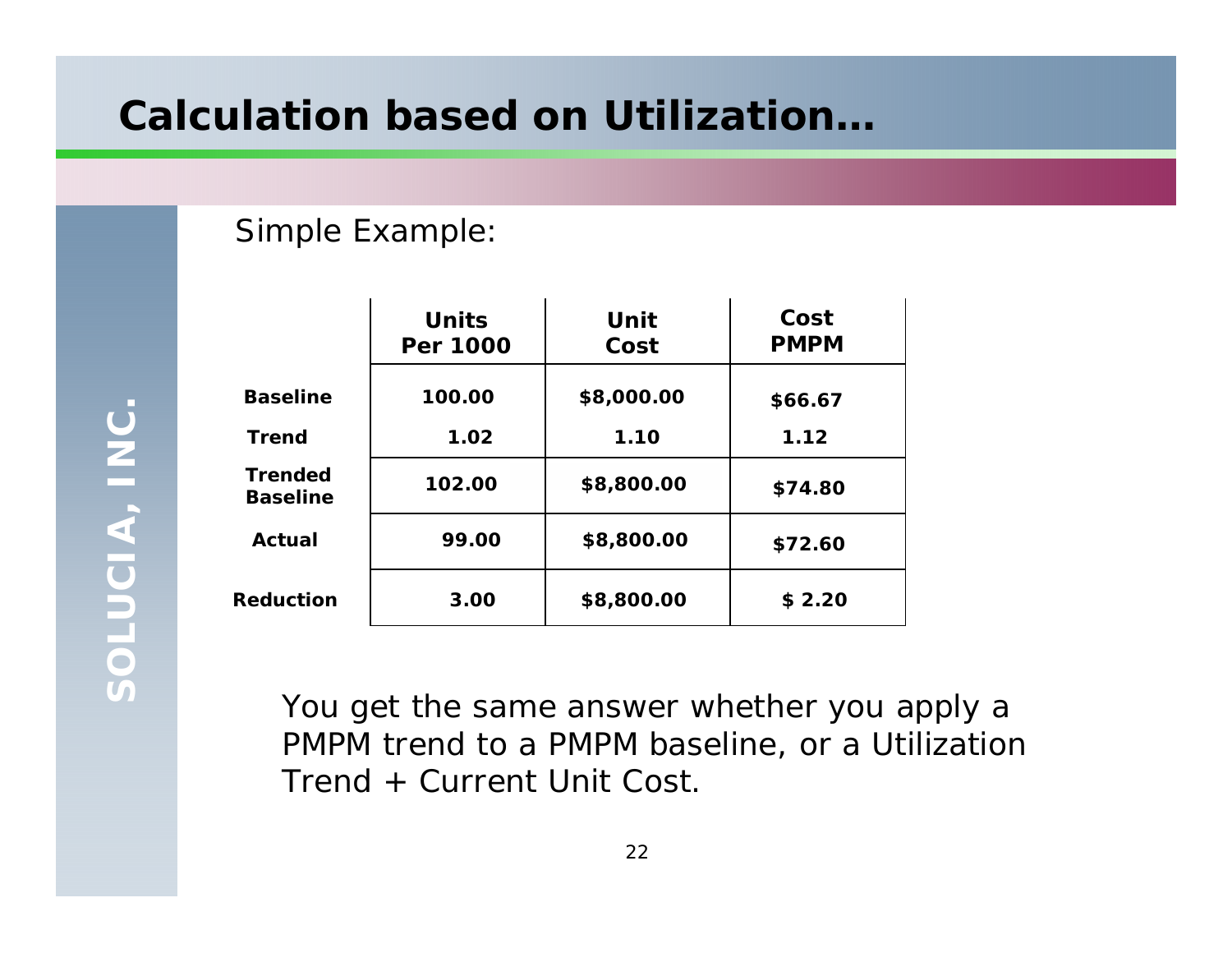#### **Hypothesis Underlying DM Population Measurement**

- It is possible to measure a population and its utilization accurately and unambiguously over time.
	- Corollary: it is possible to separate the effect of an *intervention* from the underlying tendencies of a population.
- Conundrum: Switching to a utilization-based measure (e.g. Admissions) doesn't eliminate the need to understand the long-term trends in the population you are managing.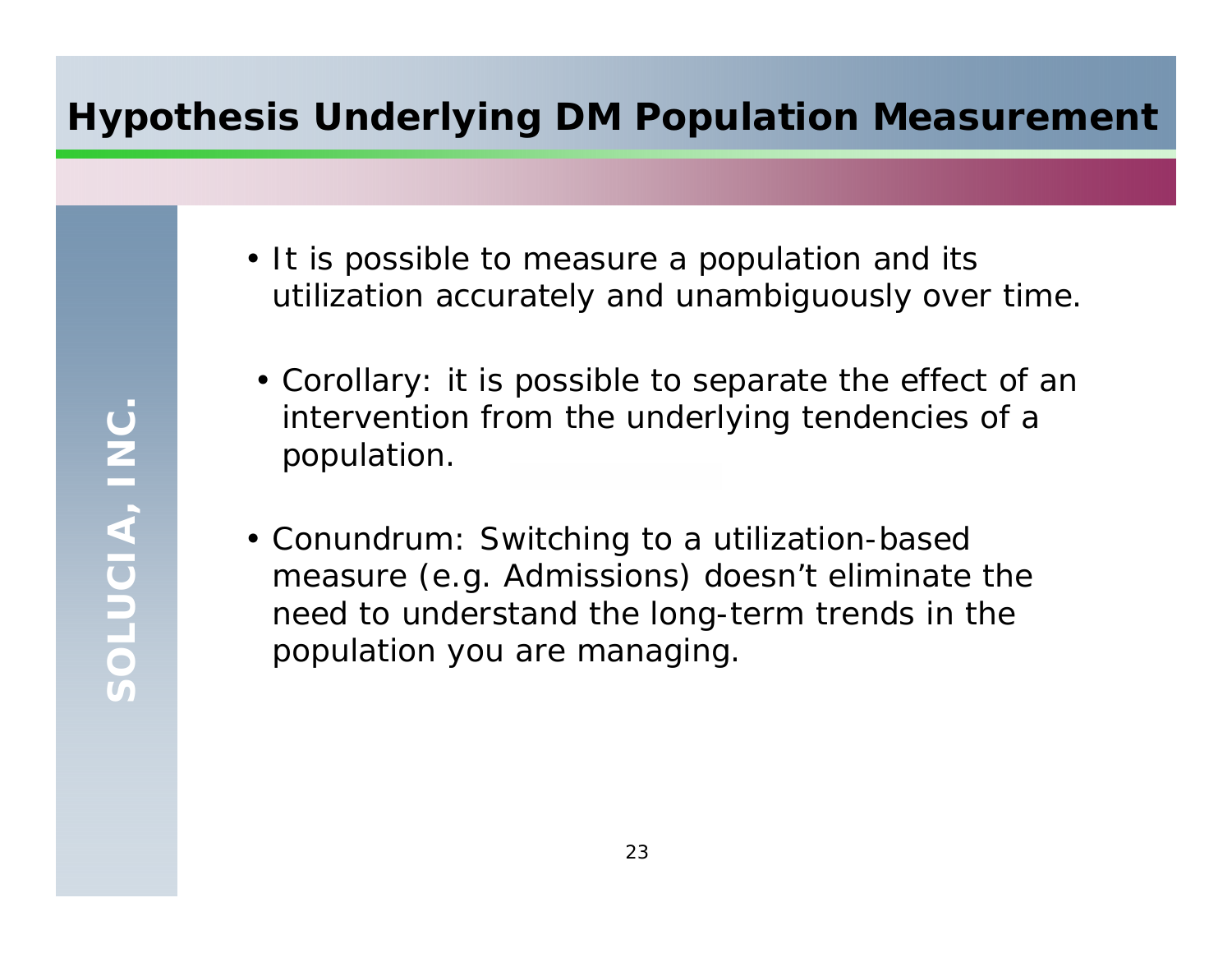### **Inpatient Admission Trend data - mixed**

- In Medicare, Total Discharges/1000 peaked in 1999 and have been declining slightly since then  $(<1\% \text{ p.a.}).$
- Overall, trend has been positive over the last 10 years (data prior to 1994 not comparable).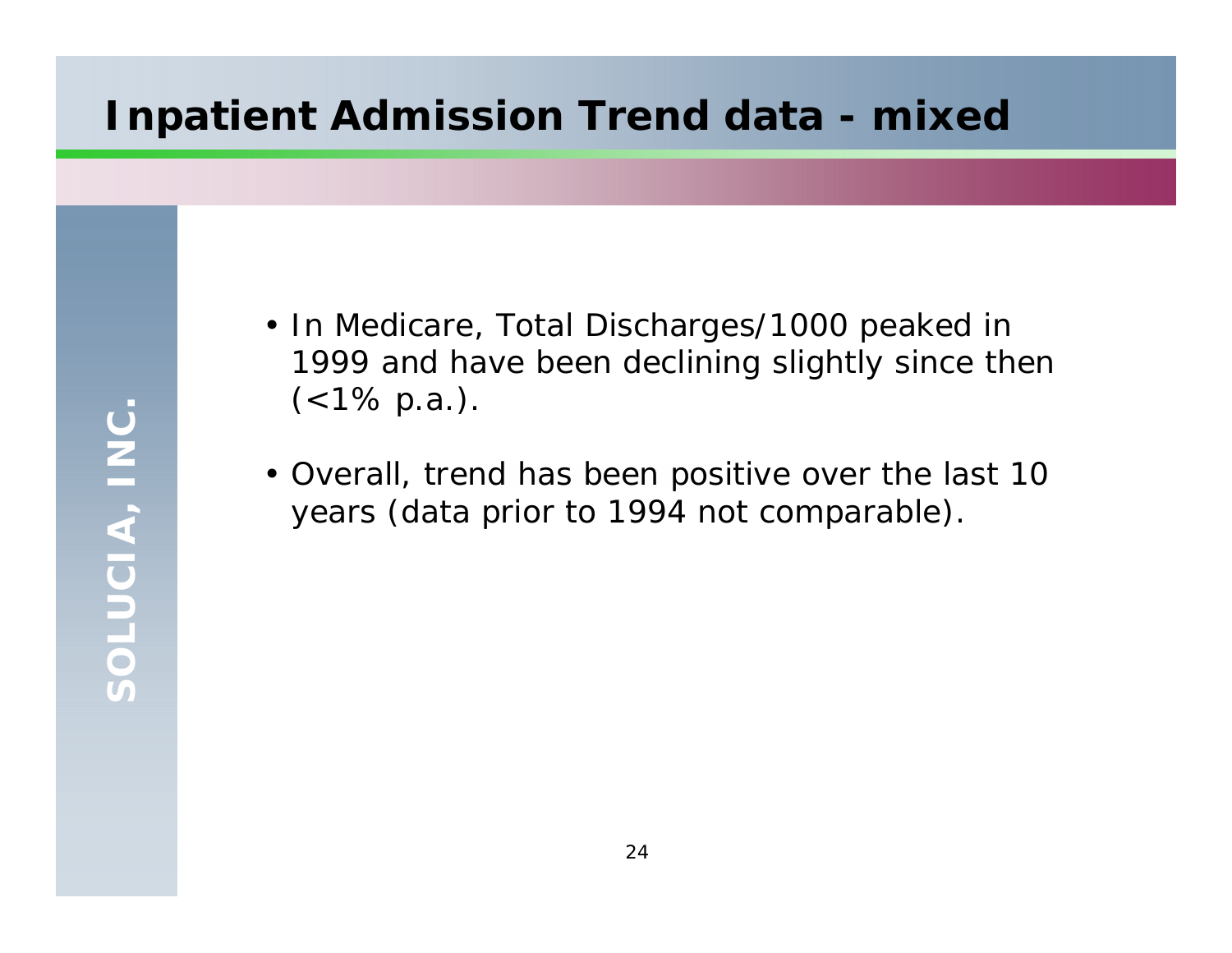#### **Trends in Medicare discharges**

SOLUCIA, INC. **SOLUCIA, INC.**

|            |                 | Renal   | <b>Bronchitis</b> |        |        |                 |
|------------|-----------------|---------|-------------------|--------|--------|-----------------|
| Year       | <b>Diabetes</b> | Failure | & Asthma          | COPD   | Heart  | Syncope         |
| <b>DRG</b> | 294             | 316     | 096               | 088    |        | 132-144 141-142 |
| 1998       | 2.214           | 2.455   | 1.597             | 10.254 | 17.954 | 3.283           |
| 1999       | 2.187           | 2.566   | 1.773             | 10.617 | 17.738 | 3.367           |
| 2000       | 2.280           | 2.768   | 1.470             | 9.925  | 18.744 | 3.608           |
| 2001       | 2.458           | 3.001   | 1.352             | 10.047 | 19.949 | 3.915           |
| 2002       | 2.516           | 3.174   | 1.428             | 10.275 | 19.682 | 4.089           |
| 2003       | 2.450           | 3.984   | 1.385             | 10.335 | 18.706 | 4.259           |
| Annualized |                 |         |                   |        |        |                 |

**MEDICARE DISCHARGES PER 1000 BY CONDITION\***

**Trend**  2.1% 10.2% -2.8% 0.2% 0.8% 5.3%\* Actuarial Trend, i.e. per member per month

Source: CMS reports

 $\mathbf{I}$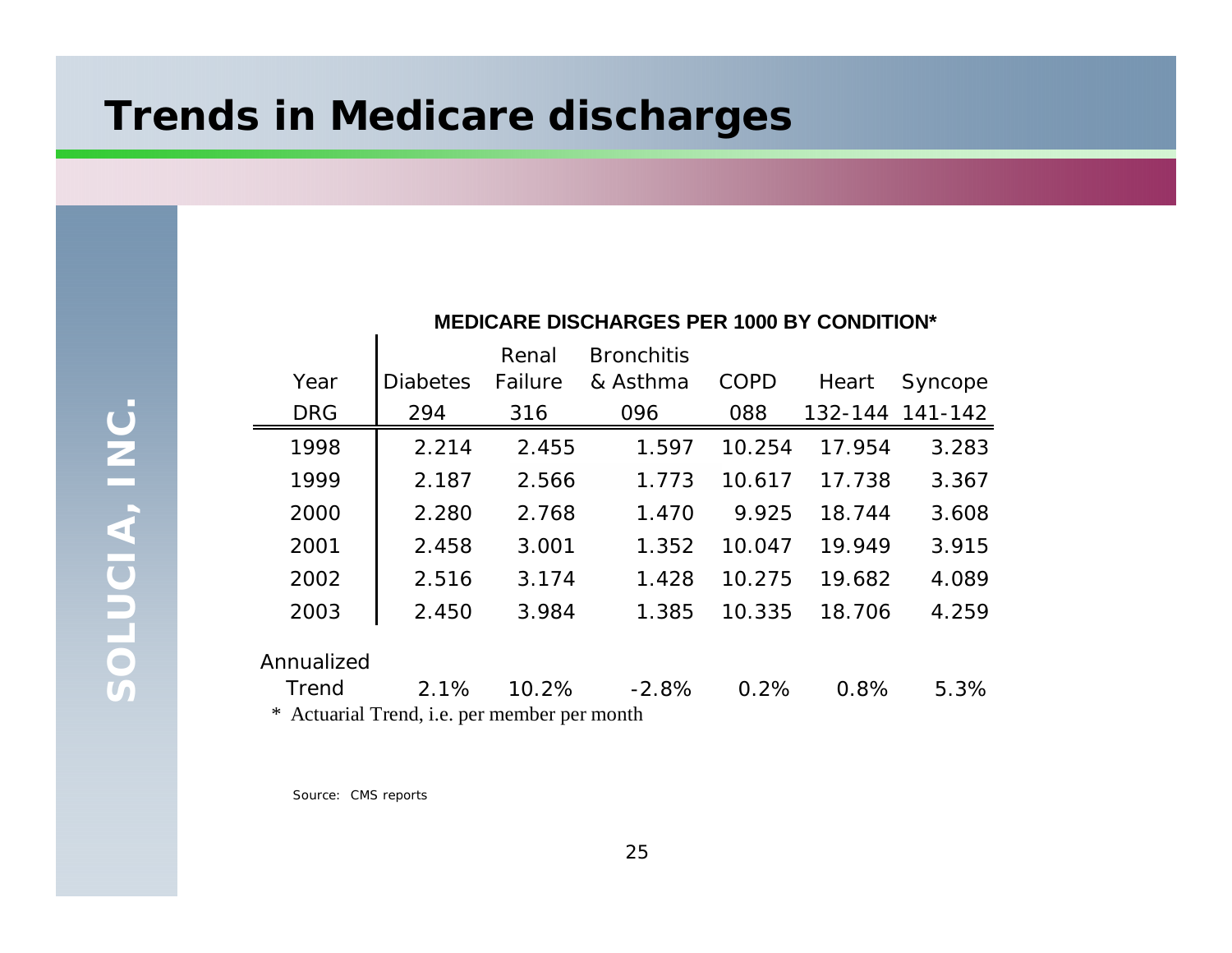## **Inpatient Admission Trend data - mixed**

Commercial data are more difficult to assess.

- • Populations and contracts are more volatile. Employees enter and leave; groups churn.
- • Commercial plans and employers constantly change product and benefit designs, vendors and administration.
- •Commercial plans change network providers.
- $\bullet$ Newly-identified member issue.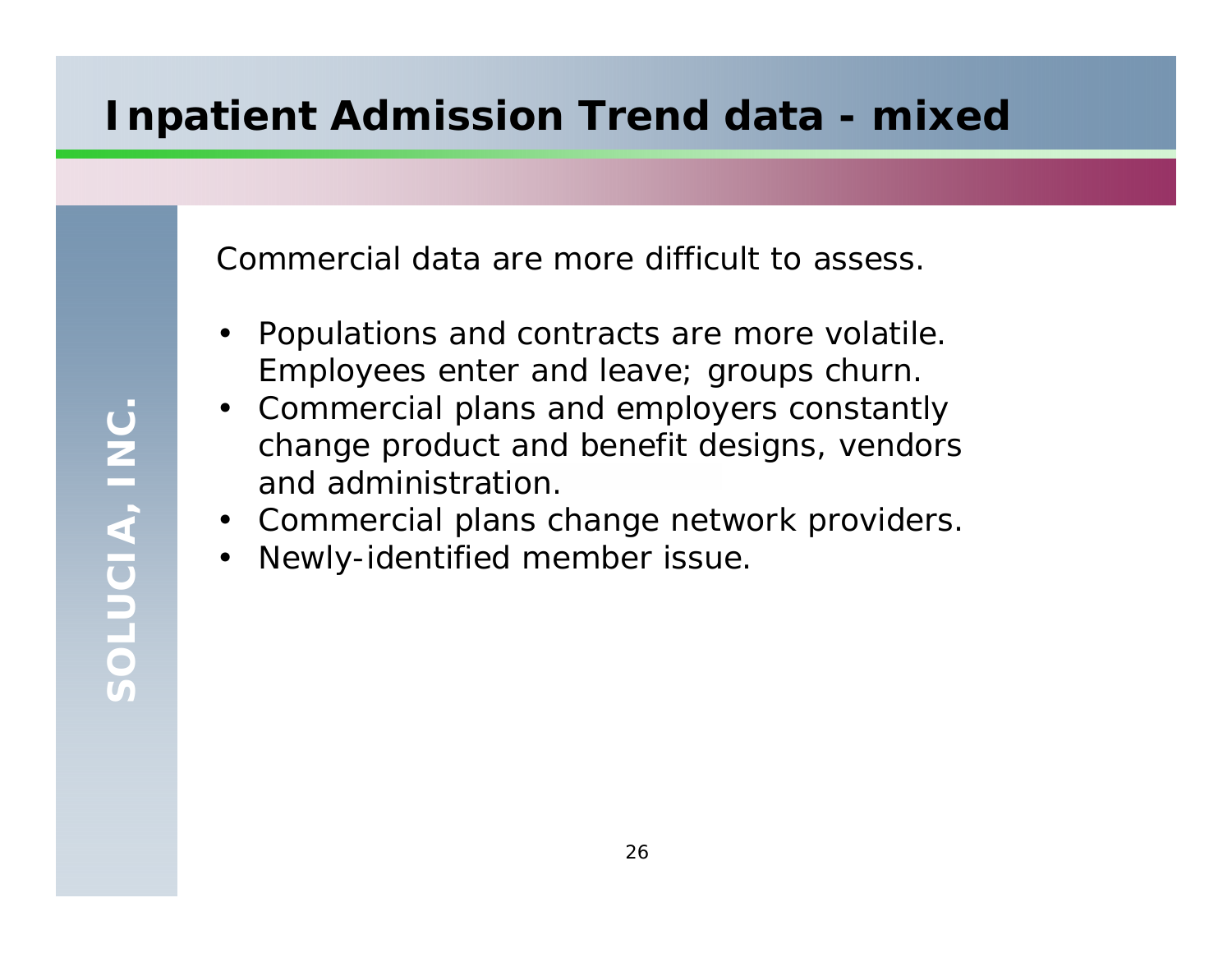## **What about Chronic Trends?**

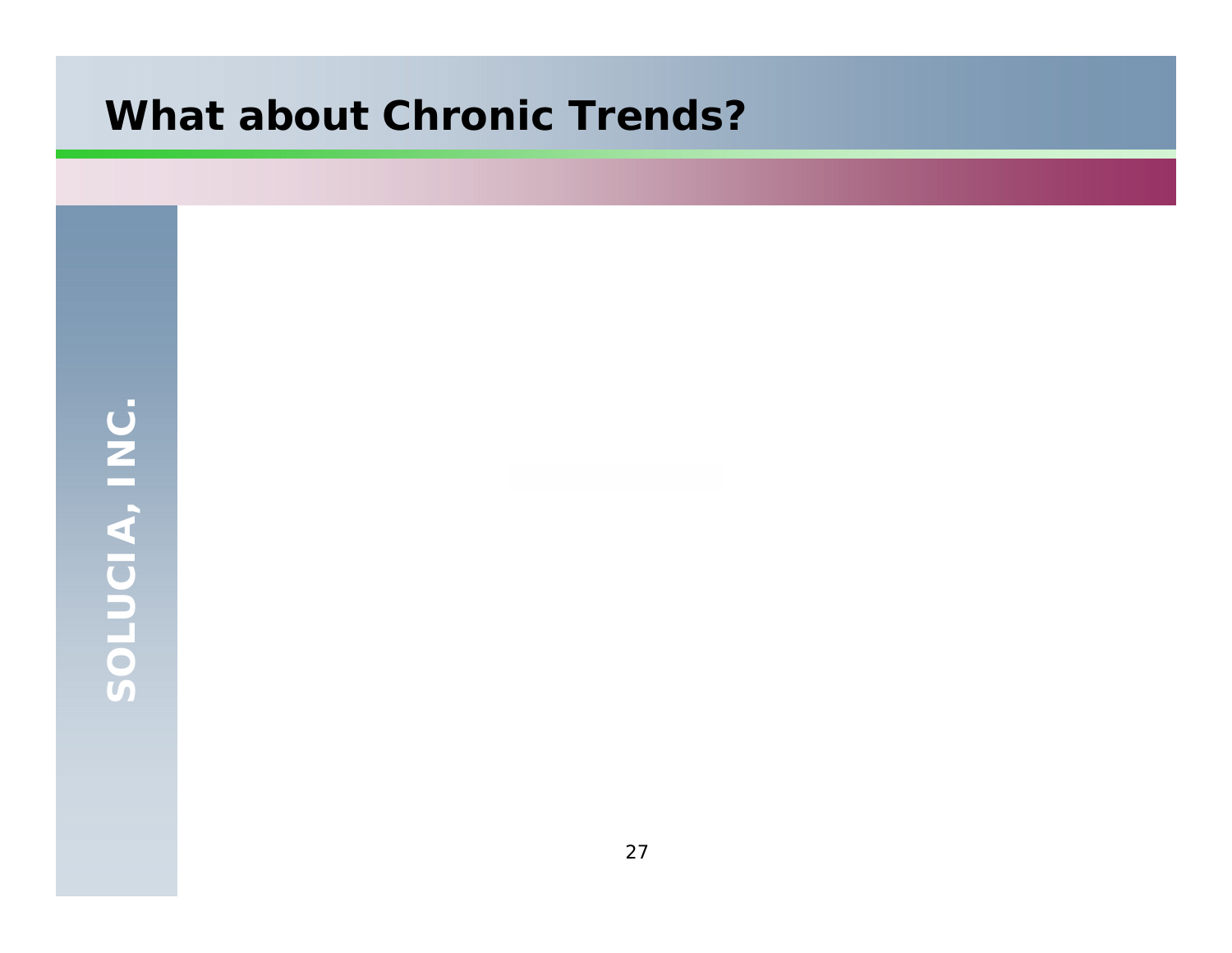#### **Chronic and Non-chronic Trends**

**Average 3-year trends\***

| <b>Chronic</b>     | 5.6%     |
|--------------------|----------|
| <b>Non-chronic</b> | 13.8%    |
| <b>Population</b>  | $16.0\%$ |

**\* Prospective chronic identification**

**From Bachler, R, Duncan, I, and Juster, I: "***A Comparative Analysis of Chronic and Non-Chronic Insured Commercial Member Cost Trends."* **North American Actuarial Journal (forthcoming) October 2006.**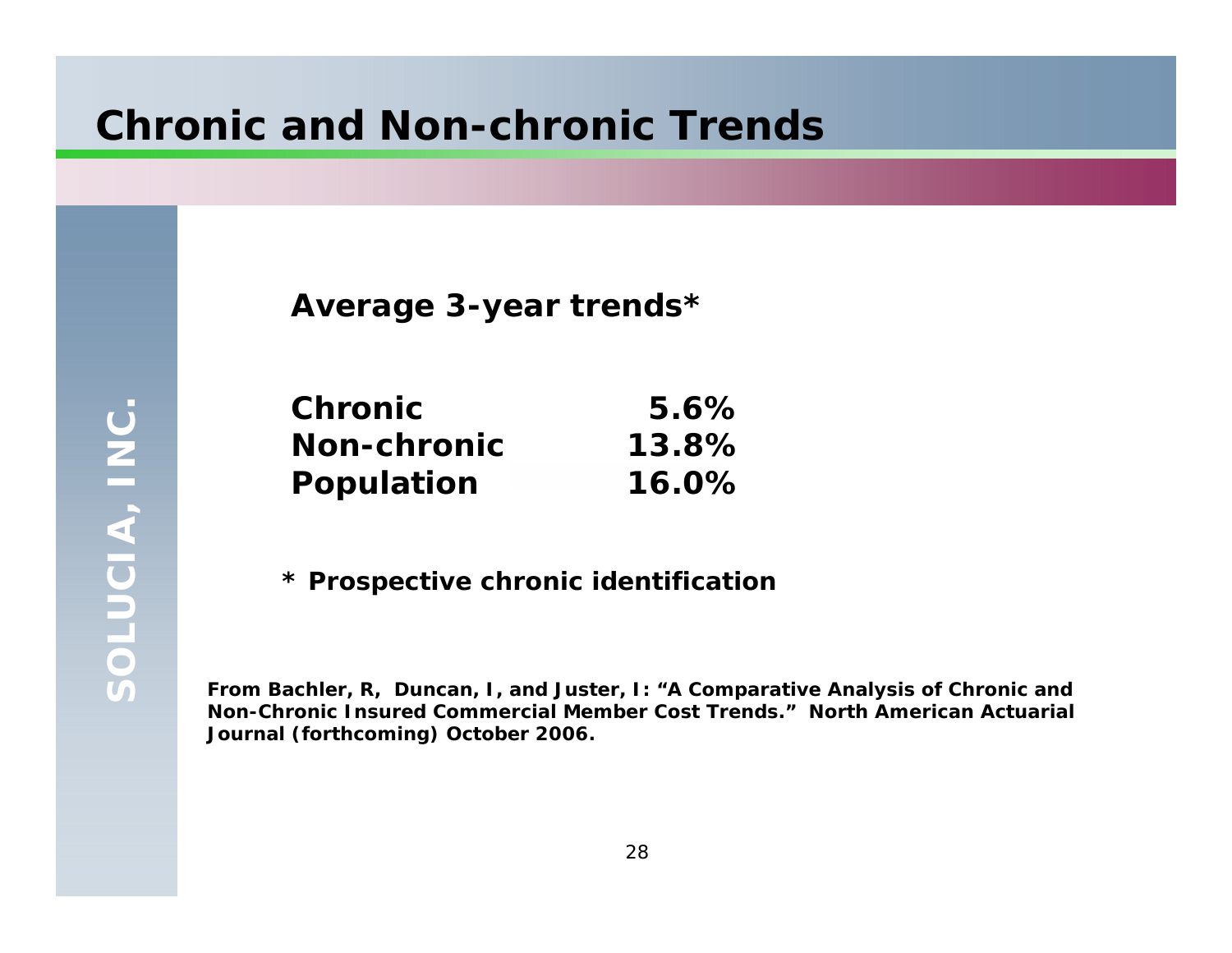#### **Chronic and Non-chronic Trends**

**Average 3-year trends\***

| <b>Chronic</b>     | 16.3%    |
|--------------------|----------|
| <b>Non-chronic</b> | $17.2\%$ |
| Population         | $16.0\%$ |

**\*Retrospective chronic identification**

**From Bachler, R, Duncan, I, and Juster, I: "***A Comparative Analysis of Chronic and Non-Chronic Insured Commercial Member Cost Trends."* **North American Actuarial Journal (forthcoming) October 2006.**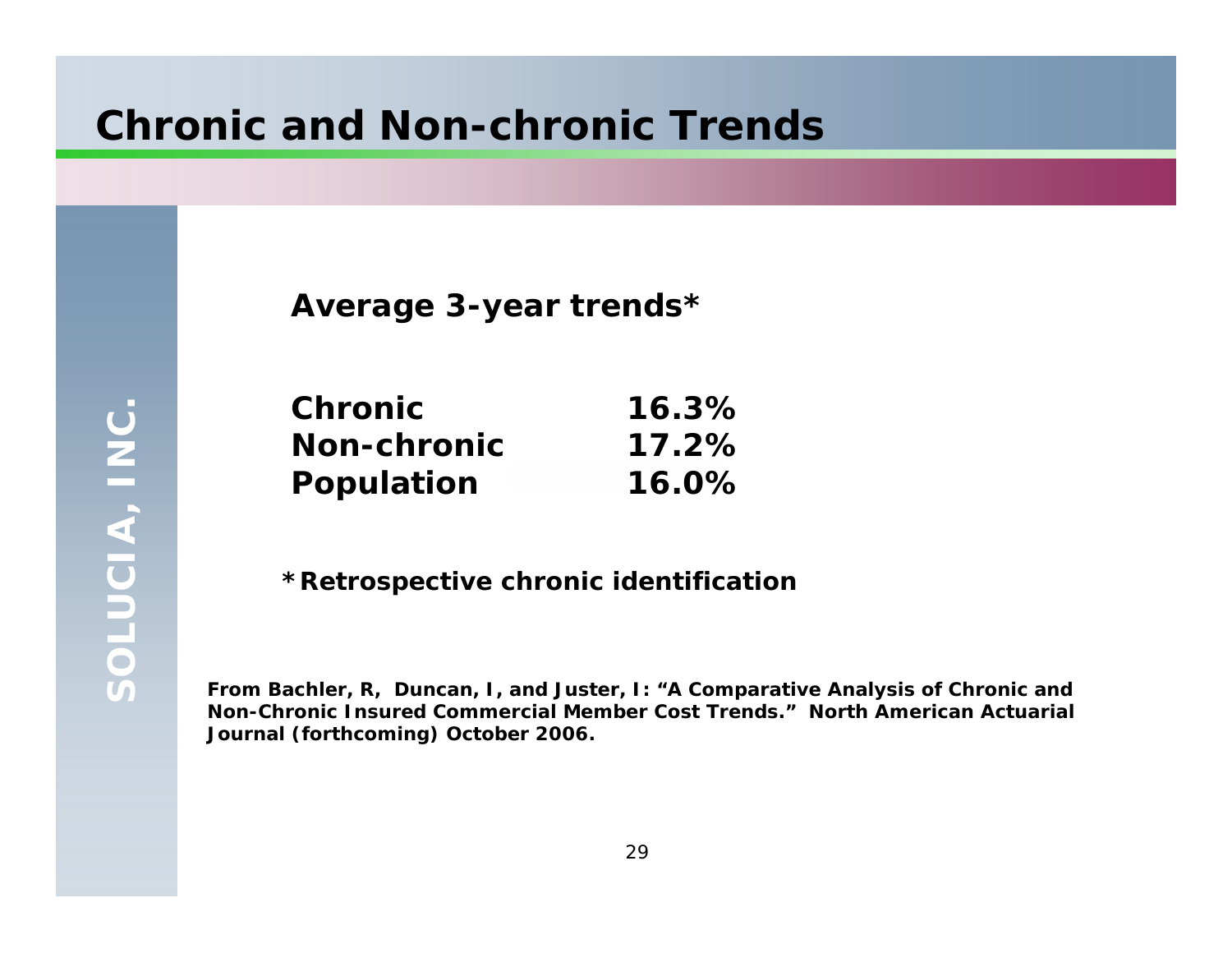### **Chronic and Non-chronic Trends**

Our findings (NAAJ paper) included the presence of "migration bias" that means that non-chronic (or overall) trend isn't a very good proxy for unmanaged chronic trend.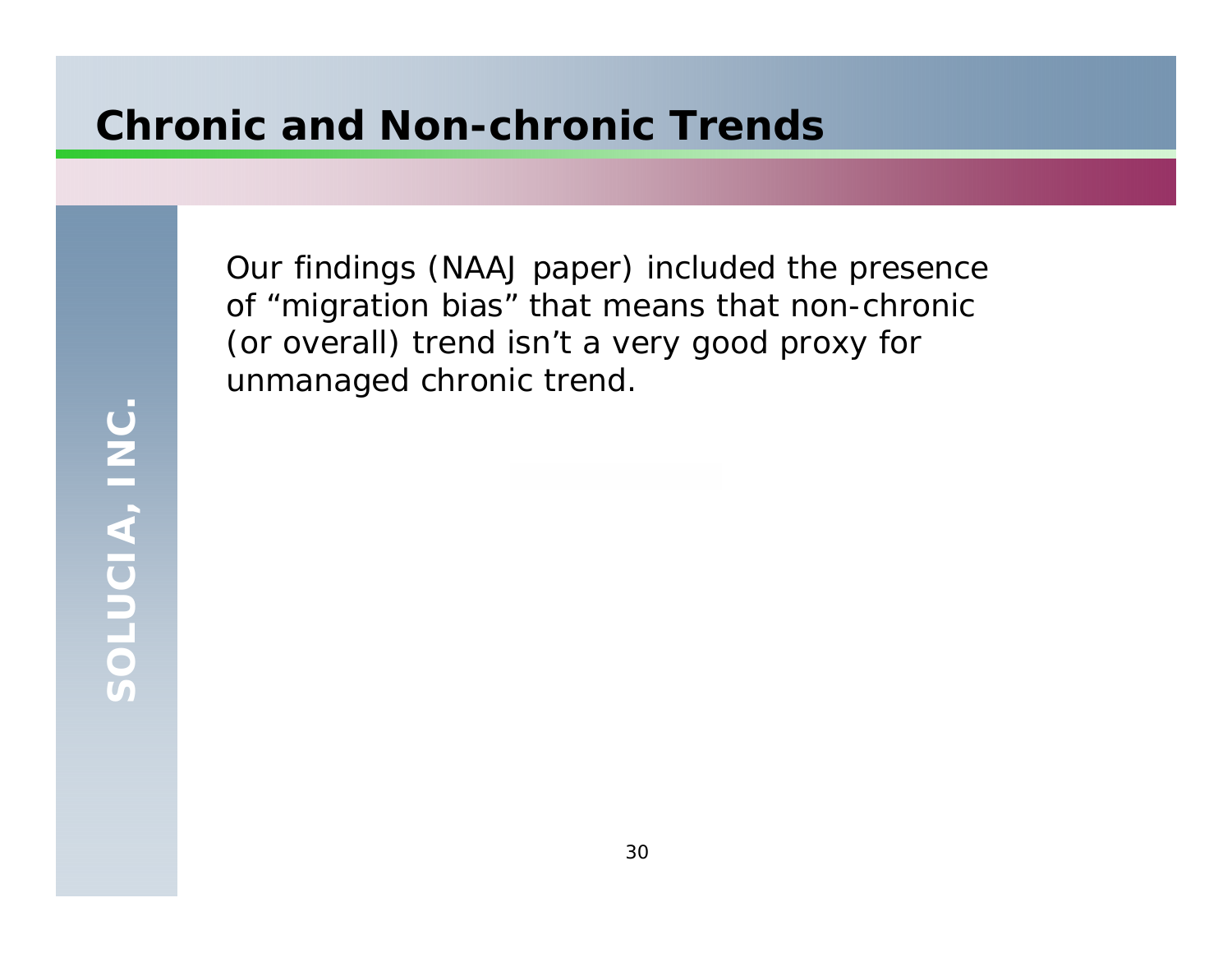## **Benefit Adjustments**

SOLUCIA, INC. **SOLUCIA, INC.**

An advantage of the historical trend-adjusted method is that you can perform the analysis at the Allowed Charge level\* (before deductibles, coinsurance, etc.) so much of the impact of benefits on trend can be ignored.

Sometimes, benefit differentials have to be taken into account, for example when concurrent populations are compared. Actuaries have many good tools available for estimating the impact of different benefit designs on cost (PMPM). We can also estimate the effect on specific utilization.

\* Permitted by DMAA Guidelines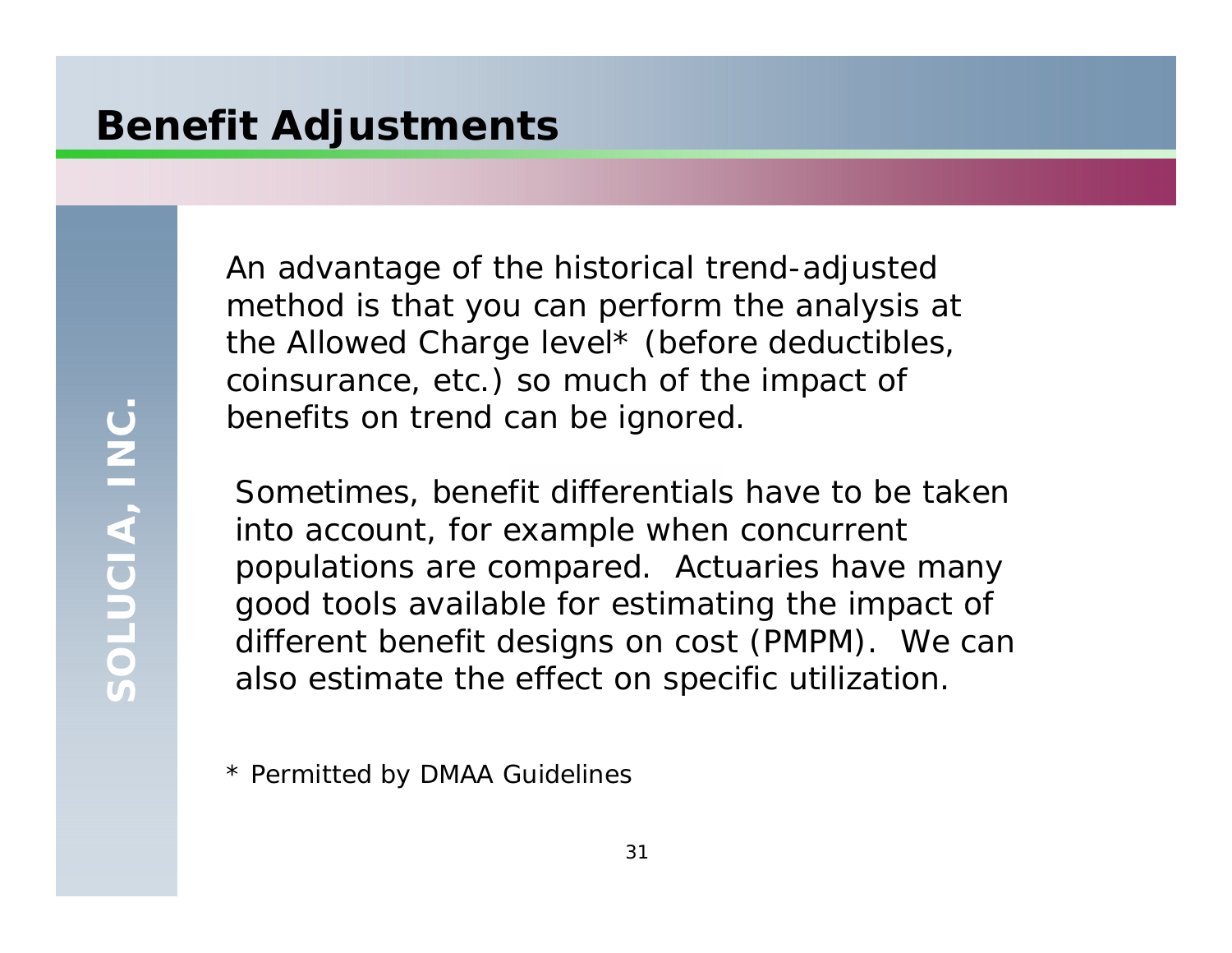#### **Risk Adjustment**

Risk Adjustment\* is an actuarial response to the principle of equivalence.

Any population will change its risk profile over time. Trends calculated in populations subject to change in risk will be distorted, as will utilization comparisons.

There are different methods developed to ensure equivalence. Risk Adjustment is prevalent in health plans, where it is used in Medicare reimbursement, provider reimbursement and underwriting.

\* Permitted by DMAA Guidelines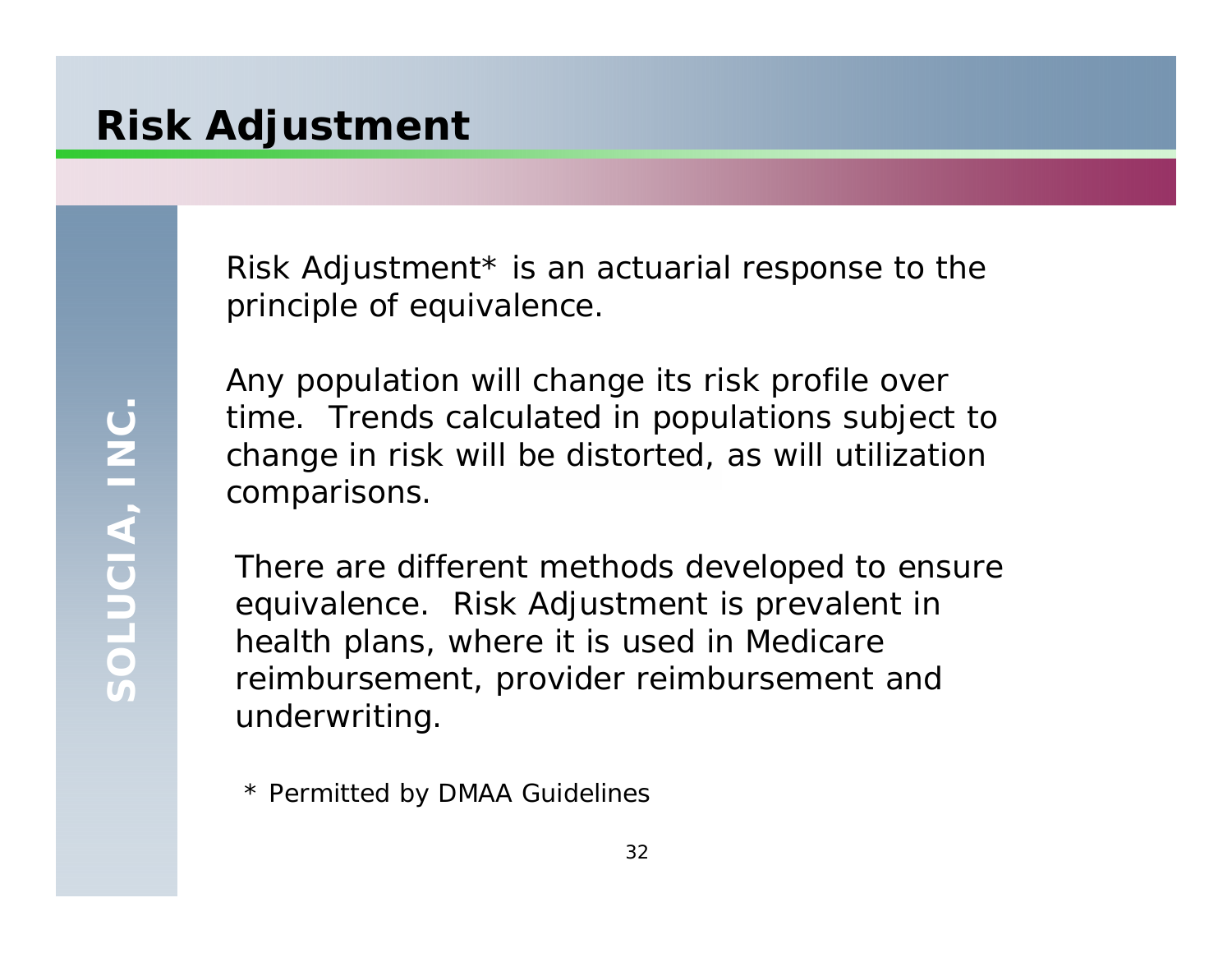## **Risk Adjustment**

SOLUCIA, INC. **SOLUCIA, INC.**

Risk Adjustment is a reasonable correction to the effect of changes in the underlying *nonchronic* population, if you are using the nonchronic population trend as the adjuster.

However, it is not appropriate to risk-adjust the chronic population, because the intervention may be responsible for the reduction in risk.

In the chronic population, adjustment for the mix of conditions, and duration (incident and prevalent chronic members) may be appropriate.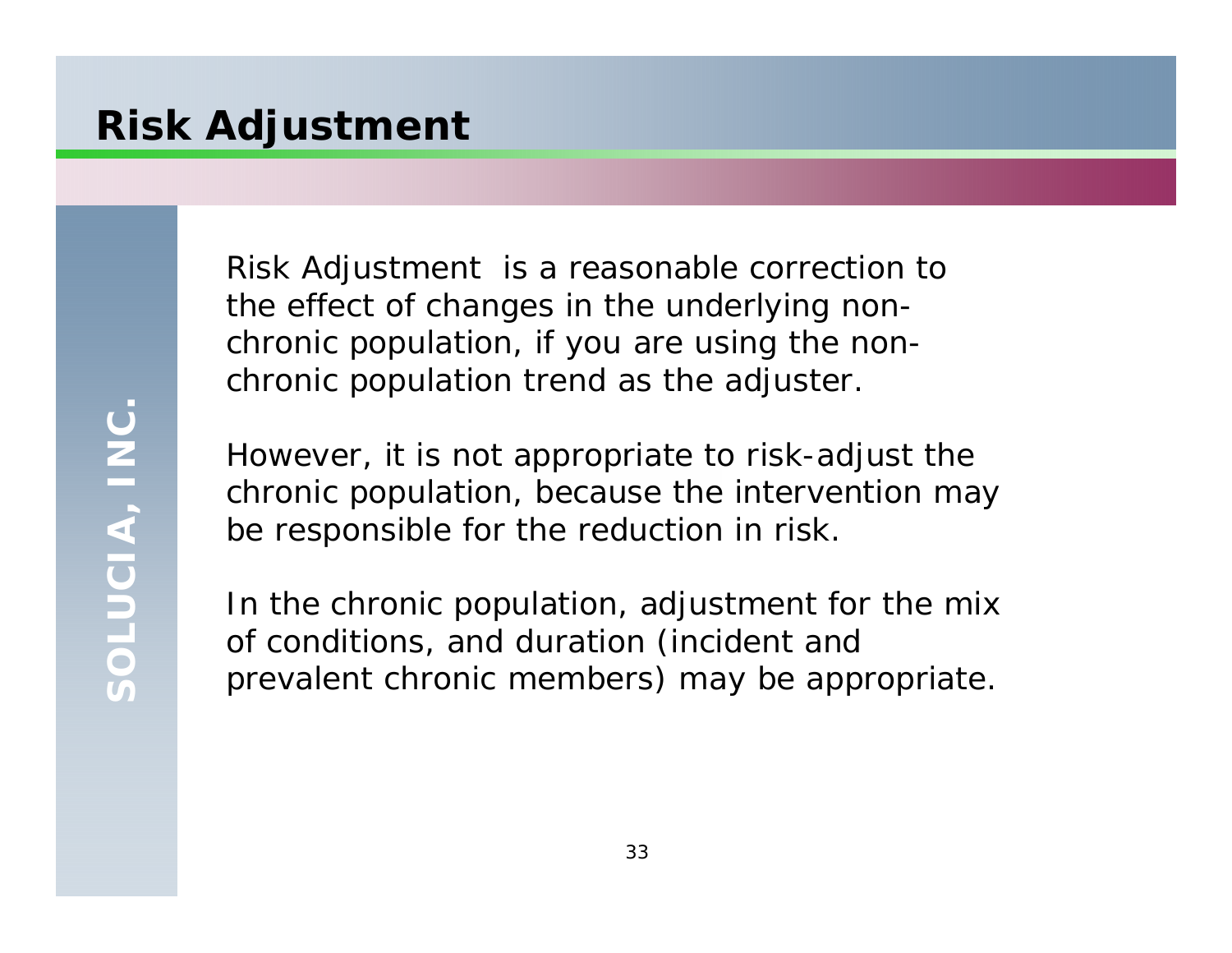#### **Validation**

It is a good idea to validate any dollar savings estimates, because there needs to be a demonstrable source of any dollar savings.

SOLUCIA, INC. **SOLUCIA, INC.**

Primarily, savings should be expected from inpatient admissions.

Using whole population admissions for primary chronic conditions only may introduce a reconciliation problem, however.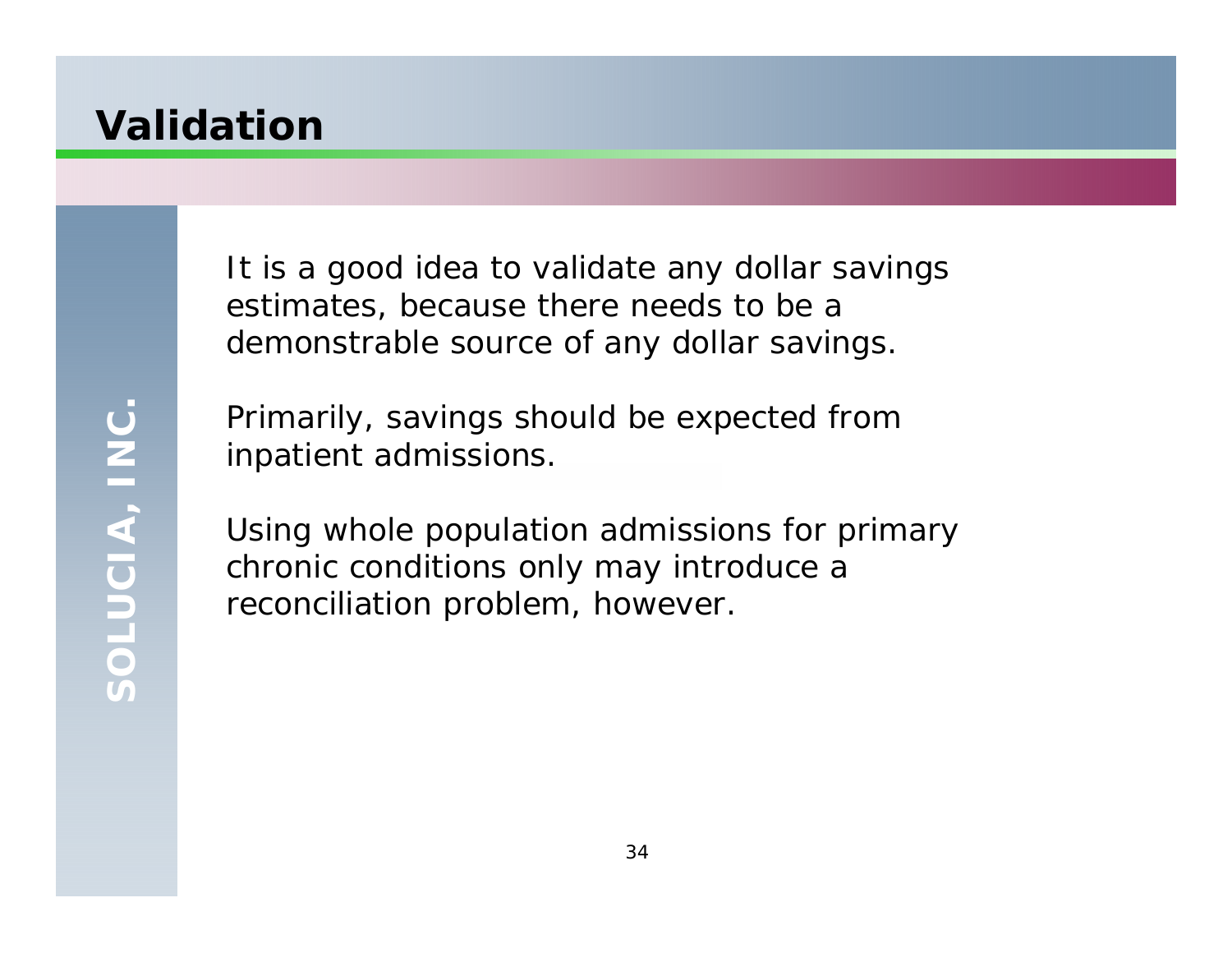#### **Validation**

In a Commercial population, the number of members actually managed, and their associated admissions, is small.

Because the affected admissions is small, the number is also at risk of being affected by exogenous factors.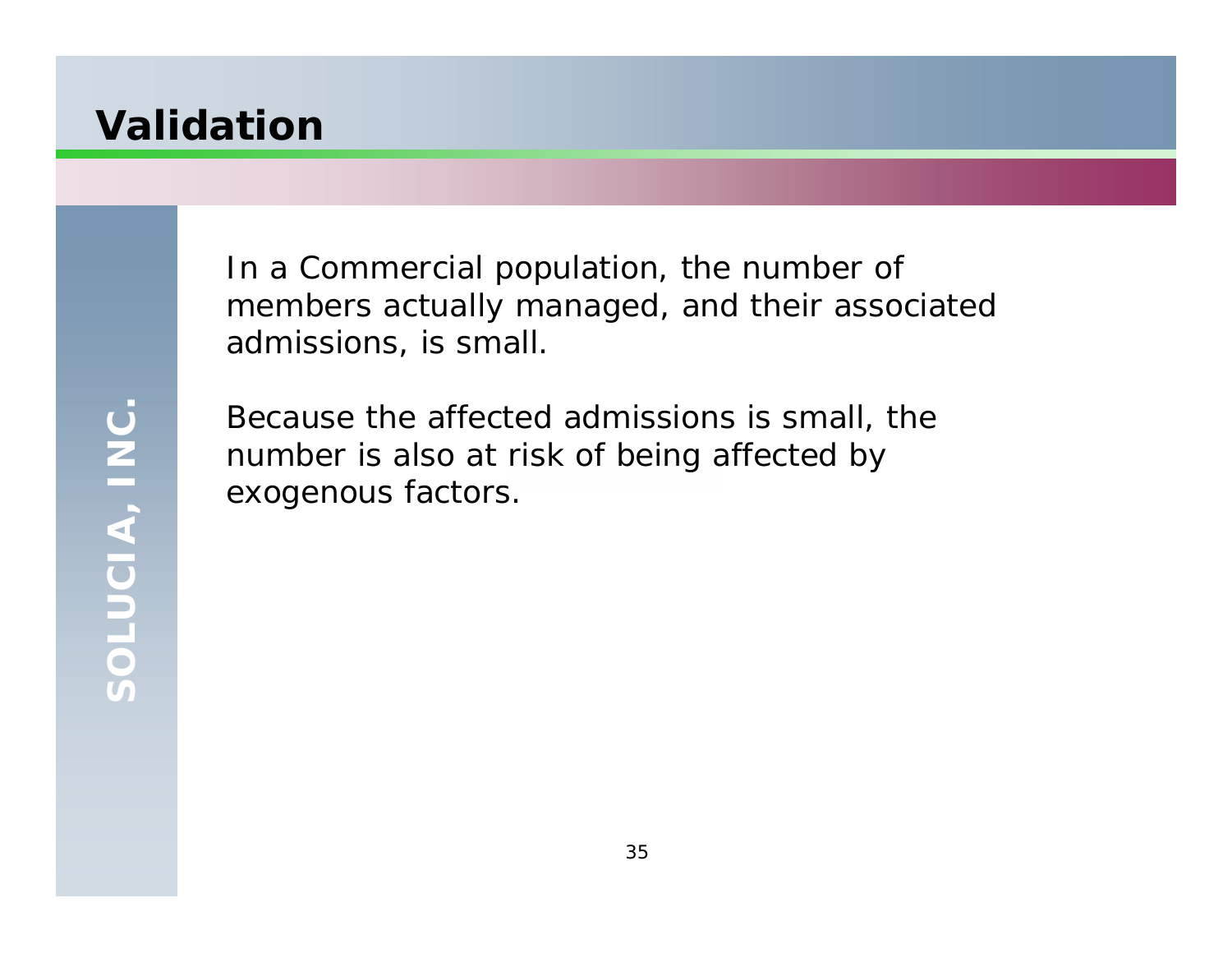### **Sensitivity of Admission Measures**

| <b>Members</b>                     | 100,000  |
|------------------------------------|----------|
| Diabetics (2.5%)                   | 2,500    |
| <b>High Risk</b>                   | 750      |
| Engaged in Yr 1*                   | 375      |
| Average exposure in Program Yr.    | 0.75     |
| <b>Deferral Period</b>             | 6 months |
| Life years in Program              | 94       |
| Diabetes Admits/1000               | 100      |
| <b>Expected Admits, Population</b> | 250      |
| <b>Expected Admits, High Risk</b>  | 125      |

Admit reductions\* 15% Admit reductions\* Effect on Population Admits 0.9%



\* If you are good at it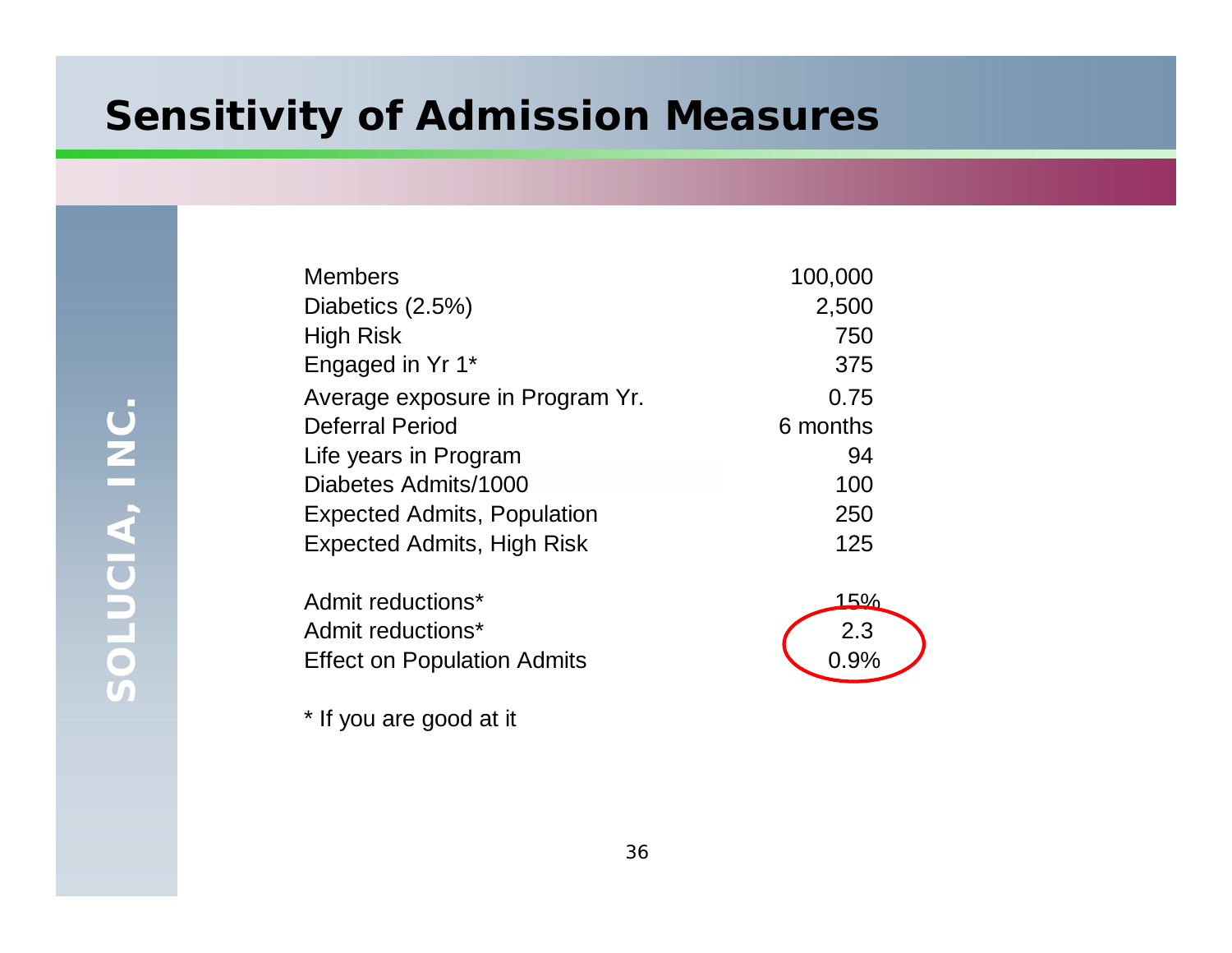## **Sensitivity of Admission Measures**

- You only need 2 claims to be coded differently to change the outcome from success to failure.
- $\bullet$  What happens if 30 high-risk Diabetics develop a heart condition (and are classified under "heart")?
- $\bullet$  What happens if a large new employer group is added? If the employer group does not offer your drug coverage?
- $\bullet$  What happens if the geographic concentration changes (since utilization is influenced by geographic treatment variations)?

P.S.: It only takes 30 new High Risk Diabetics to be added to the pool to add 2 more admissions.